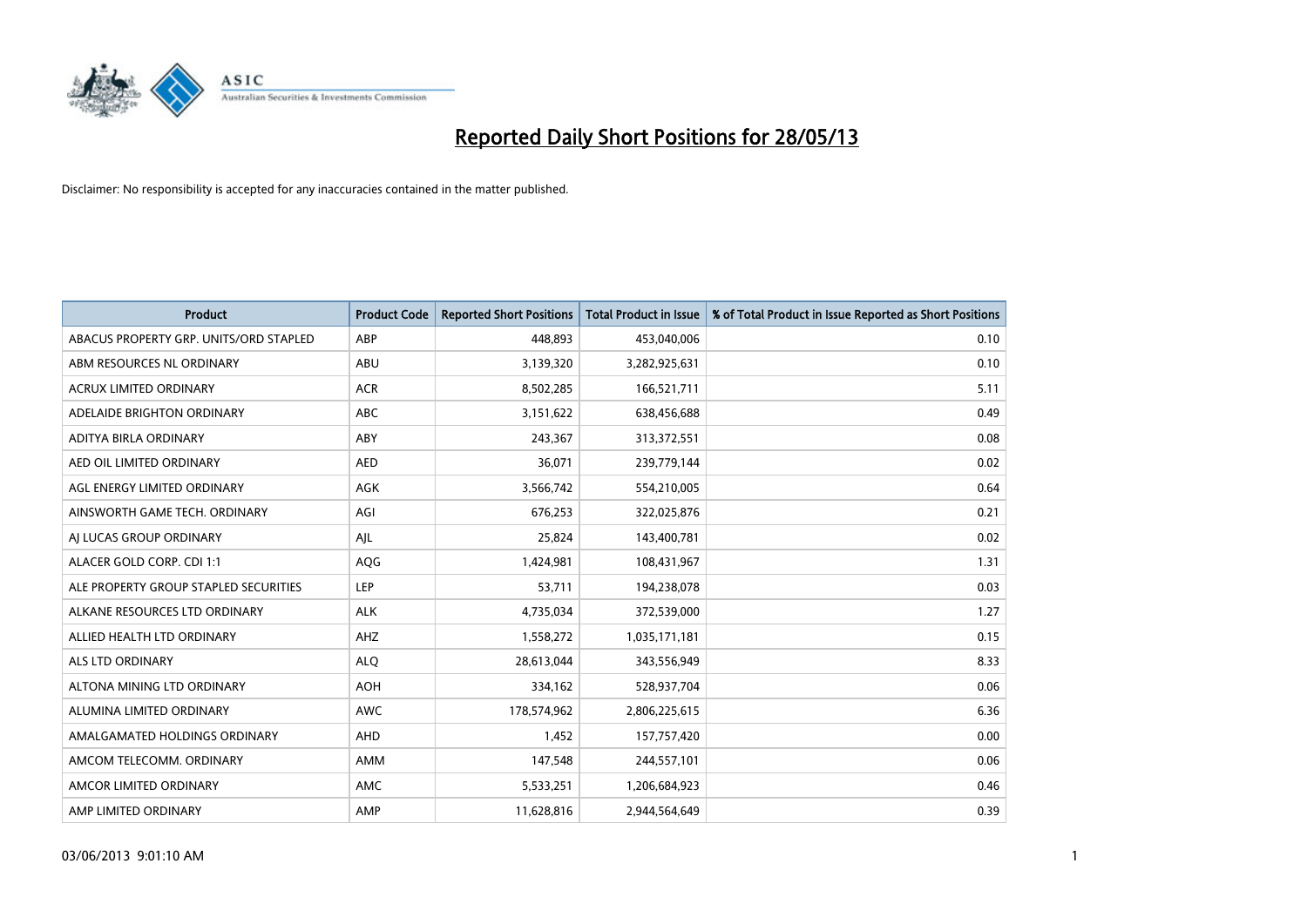

| <b>Product</b>                            | <b>Product Code</b> | <b>Reported Short Positions</b> | <b>Total Product in Issue</b> | % of Total Product in Issue Reported as Short Positions |
|-------------------------------------------|---------------------|---------------------------------|-------------------------------|---------------------------------------------------------|
| AMPELLA MINING ORDINARY                   | <b>AMX</b>          | 1,795,901                       | 248,000,493                   | 0.72                                                    |
| ANGLOGOLD ASHANTI CDI 5:1                 | AGG                 |                                 | 89,207,765                    | 0.00                                                    |
| ANSELL LIMITED ORDINARY                   | <b>ANN</b>          | 9,538,826                       | 130,631,752                   | 7.30                                                    |
| ANTARES ENERGY LTD ORDINARY               | AZZ                 | 429,483                         | 256,100,939                   | 0.17                                                    |
| ANZ BANKING GRP LTD ORDINARY              | ANZ                 | 5,740,518                       | 2,743,939,704                 | 0.21                                                    |
| APA GROUP STAPLED SECURITIES              | <b>APA</b>          | 7,968,977                       | 835,750,807                   | 0.95                                                    |
| APN NEWS & MEDIA ORDINARY                 | <b>APN</b>          | 20,890,293                      | 661,526,586                   | 3.16                                                    |
| AQUARIUS PLATINUM. ORDINARY               | <b>AOP</b>          | 9,193,940                       | 486,851,336                   | 1.89                                                    |
| AQUILA RESOURCES ORDINARY                 | <b>AQA</b>          | 12,733,758                      | 411,804,442                   | 3.09                                                    |
| ARAFURA RESOURCE LTD ORDINARY             | <b>ARU</b>          | 8,367                           | 441,270,644                   | 0.00                                                    |
| ARB CORPORATION ORDINARY                  | ARP                 | 329,862                         | 72,481,302                    | 0.46                                                    |
| ARDENT LEISURE GROUP STAPLED SECURITIES   | AAD                 | 2,138,599                       | 397,803,987                   | 0.54                                                    |
| ARISTOCRAT LEISURE ORDINARY               | ALL                 | 7,570,059                       | 551,418,047                   | 1.37                                                    |
| ARRIUM LTD ORDINARY                       | ARI                 | 12,754,560                      | 1,355,433,903                 | 0.94                                                    |
| ASCIANO LIMITED ORDINARY                  | <b>AIO</b>          | 14,941,452                      | 975,385,664                   | 1.53                                                    |
| ASG GROUP LIMITED ORDINARY                | ASZ                 | 1,412,129                       | 206,720,839                   | 0.68                                                    |
| ASPEN GROUP ORD/UNITS STAPLED             | APZ                 | 292,804                         | 1,192,665,422                 | 0.02                                                    |
| ASTRO JAP PROP GROUP STAPLED US PROHIBIT. | AJA                 | 73,019                          | 67,211,752                    | 0.11                                                    |
| ASX LIMITED ORDINARY                      | ASX                 | 2,130,554                       | 175,136,729                   | 1.22                                                    |
| ATLAS IRON LIMITED ORDINARY               | <b>AGO</b>          | 41,967,731                      | 909,718,409                   | 4.61                                                    |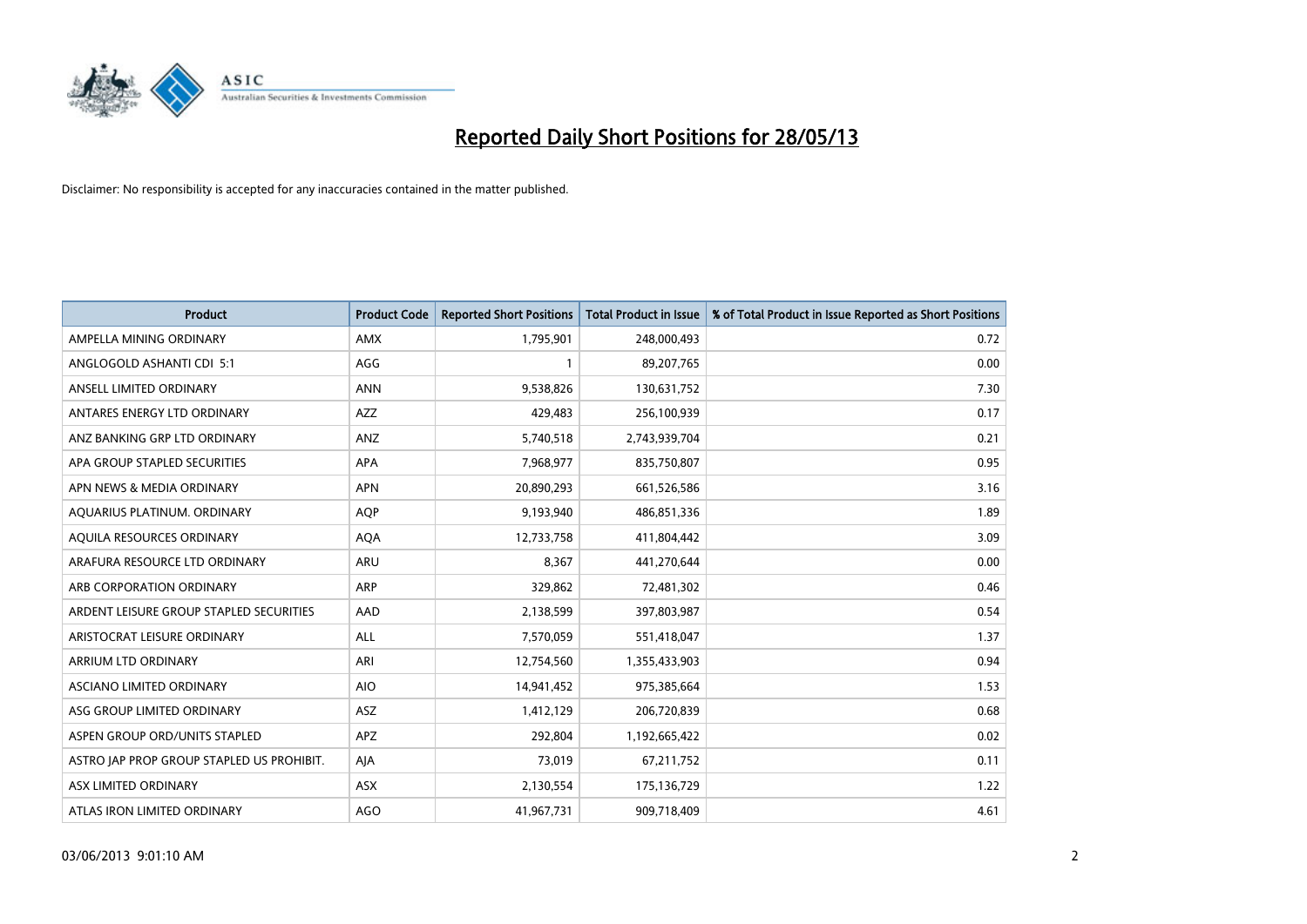

| <b>Product</b>                       | <b>Product Code</b> | <b>Reported Short Positions</b> | <b>Total Product in Issue</b> | % of Total Product in Issue Reported as Short Positions |
|--------------------------------------|---------------------|---------------------------------|-------------------------------|---------------------------------------------------------|
| AURIZON HOLDINGS LTD ORDINARY        | AZJ                 | 7,623,306                       | 2,137,284,503                 | 0.36                                                    |
| AURORA OIL & GAS ORDINARY            | <b>AUT</b>          | 3,946,466                       | 447,885,778                   | 0.88                                                    |
| AUSDRILL LIMITED ORDINARY            | ASL                 | 7,125,102                       | 312,277,224                   | 2.28                                                    |
| AUSENCO LIMITED ORDINARY             | AAX                 | 1,268,070                       | 123,527,574                   | 1.03                                                    |
| <b>AUSTAL LIMITED ORDINARY</b>       | ASB                 | 980,602                         | 346,007,639                   | 0.28                                                    |
| <b>AUSTBROKERS HOLDINGS ORDINARY</b> | <b>AUB</b>          | 5,910                           | 57,955,632                    | 0.01                                                    |
| AUSTIN ENGINEERING ORDINARY          | ANG                 | 626,085                         | 73,164,403                    | 0.86                                                    |
| AUSTRALAND PROPERTY STAPLED SECURITY | <b>ALZ</b>          | 1,626,709                       | 578,324,670                   | 0.28                                                    |
| AUSTRALIAN AGRICULT, ORDINARY        | AAC                 | 2,516,863                       | 313,113,358                   | 0.80                                                    |
| AUSTRALIAN INFR LTD ORDINARY         | <b>AIX</b>          | 732,050                         | 620,733,944                   | 0.12                                                    |
| AUSTRALIAN PHARM. ORDINARY           | API                 | 268,389                         | 488,115,883                   | 0.05                                                    |
| AUTOMOTIVE HOLDINGS ORDINARY         | AHE                 | 161,781                         | 260,579,682                   | 0.06                                                    |
| AVIENNINGS LIMITED ORDINARY          | <b>AVI</b>          | 169,947                         | 274,588,694                   | 0.06                                                    |
| AWE LIMITED ORDINARY                 | <b>AWE</b>          | 6,157,022                       | 522,116,985                   | 1.18                                                    |
| AZIMUTH RES LTD ORDINARY             | <b>AZH</b>          | 1,471,715                       | 430,626,680                   | 0.34                                                    |
| BANDANNA ENERGY ORDINARY             | <b>BND</b>          | 27,302,328                      | 528,481,199                   | 5.17                                                    |
| BANK OF QUEENSLAND. ORDINARY         | <b>BOQ</b>          | 4,283,038                       | 314,464,272                   | 1.36                                                    |
| BANNERMAN RESOURCES ORDINARY         | <b>BMN</b>          | 999,898                         | 309,077,460                   | 0.32                                                    |
| <b>BASE RES LIMITED ORDINARY</b>     | <b>BSE</b>          | 3,823,066                       | 561,840,029                   | 0.68                                                    |
| BATHURST RESOURCES ORDINARY          | <b>BTU</b>          | 37,028,220                      | 697,247,997                   | 5.31                                                    |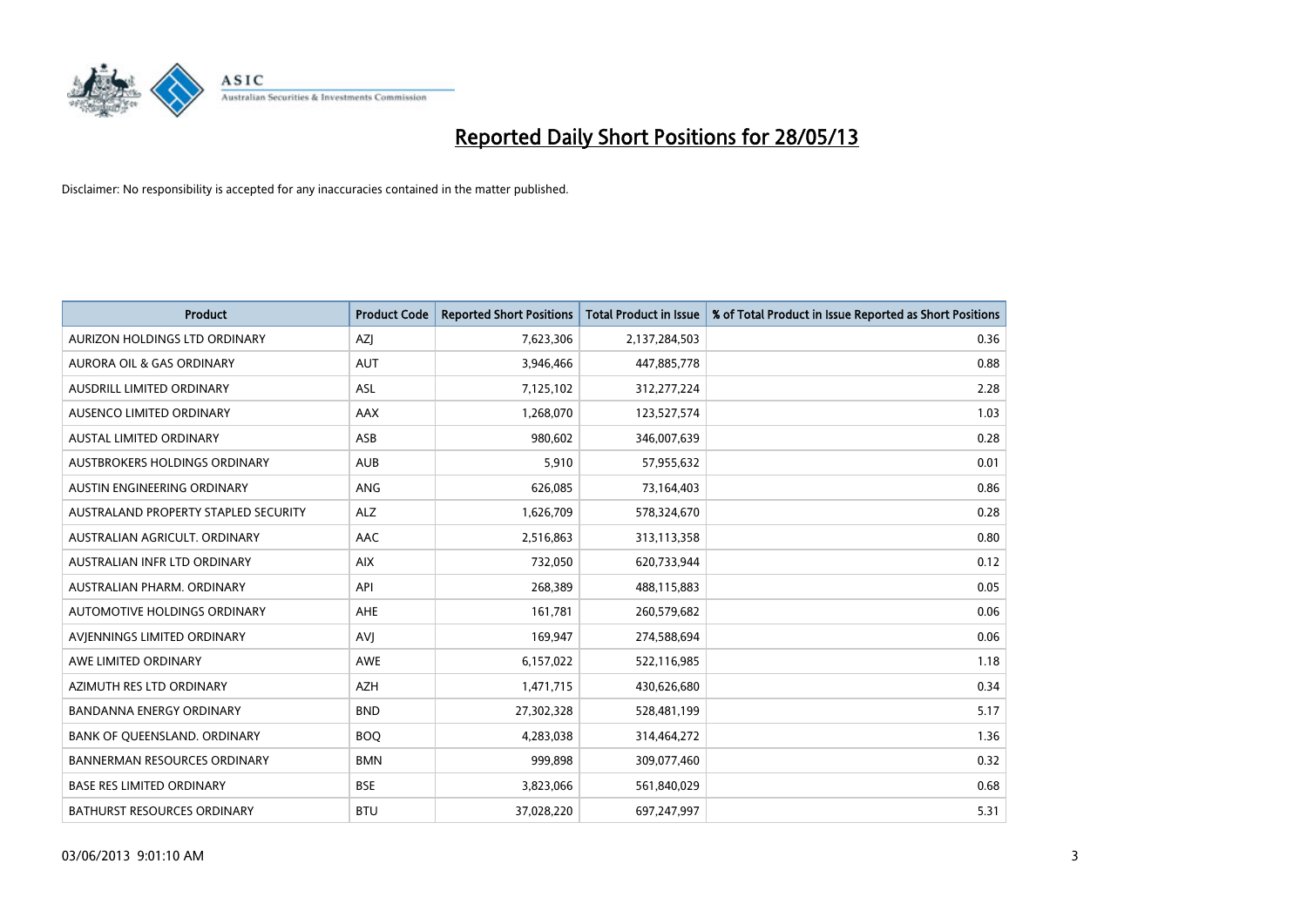

| <b>Product</b>                                | <b>Product Code</b> | <b>Reported Short Positions</b> | <b>Total Product in Issue</b> | % of Total Product in Issue Reported as Short Positions |
|-----------------------------------------------|---------------------|---------------------------------|-------------------------------|---------------------------------------------------------|
| <b>BC IRON LIMITED ORDINARY</b>               | <b>BCI</b>          | 563,053                         | 123,204,384                   | 0.46                                                    |
| BEACH ENERGY LIMITED ORDINARY                 | <b>BPT</b>          | 17,382,244                      | 1,267,805,688                 | 1.37                                                    |
| BEADELL RESOURCE LTD ORDINARY                 | <b>BDR</b>          | 41,361,561                      | 786,477,280                   | 5.26                                                    |
| <b>BEGA CHEESE LTD ORDINARY</b>               | <b>BGA</b>          | 53                              | 151,866,050                   | 0.00                                                    |
| BENDIGO AND ADELAIDE ORDINARY                 | <b>BEN</b>          | 13,922,875                      | 407,166,826                   | 3.42                                                    |
| BERKELEY RESOURCES ORDINARY                   | <b>BKY</b>          | 204,768                         | 179,393,323                   | 0.11                                                    |
| <b>BHP BILLITON LIMITED ORDINARY</b>          | <b>BHP</b>          | 10,029,637                      | 3,211,691,105                 | 0.31                                                    |
| <b>BILLABONG ORDINARY</b>                     | <b>BBG</b>          | 11,651,136                      | 478,944,292                   | 2.43                                                    |
| <b>BLACKMORES LIMITED ORDINARY</b>            | <b>BKL</b>          | 6.084                           | 16,972,069                    | 0.04                                                    |
| <b>BLACKTHORN RESOURCES ORD US PROHIBITED</b> | <b>BTR</b>          | 436,128                         | 164,285,950                   | 0.27                                                    |
| BLUESCOPE STEEL LTD ORDINARY                  | <b>BSL</b>          | 4,389,436                       | 558,243,305                   | 0.79                                                    |
| <b>BOART LONGYEAR ORDINARY</b>                | <b>BLY</b>          | 41,732,681                      | 461,163,412                   | 9.05                                                    |
| <b>BORAL LIMITED, ORDINARY</b>                | <b>BLD</b>          | 44,459,140                      | 774,000,641                   | 5.74                                                    |
| <b>BRADKEN LIMITED ORDINARY</b>               | <b>BKN</b>          | 10,081,461                      | 169,240,662                   | 5.96                                                    |
| <b>BRAMBLES LIMITED ORDINARY</b>              | <b>BXB</b>          | 2,526,448                       | 1,557,294,344                 | 0.16                                                    |
| BREVILLE GROUP LTD ORDINARY                   | <b>BRG</b>          | 3,291,912                       | 130,095,322                   | 2.53                                                    |
| BRICKWORKS LIMITED ORDINARY                   | <b>BKW</b>          | 11,808                          | 147,818,132                   | 0.01                                                    |
| BROCKMAN MINING LTD ORDINARY                  | <b>BCK</b>          | 90,995                          | 7,894,482,131                 | 0.00                                                    |
| <b>BURU ENERGY ORDINARY</b>                   | <b>BRU</b>          | 17,012,991                      | 274,036,429                   | 6.21                                                    |
| <b>BWP TRUST ORDINARY UNITS</b>               | <b>BWP</b>          | 4,463,245                       | 537,753,954                   | 0.83                                                    |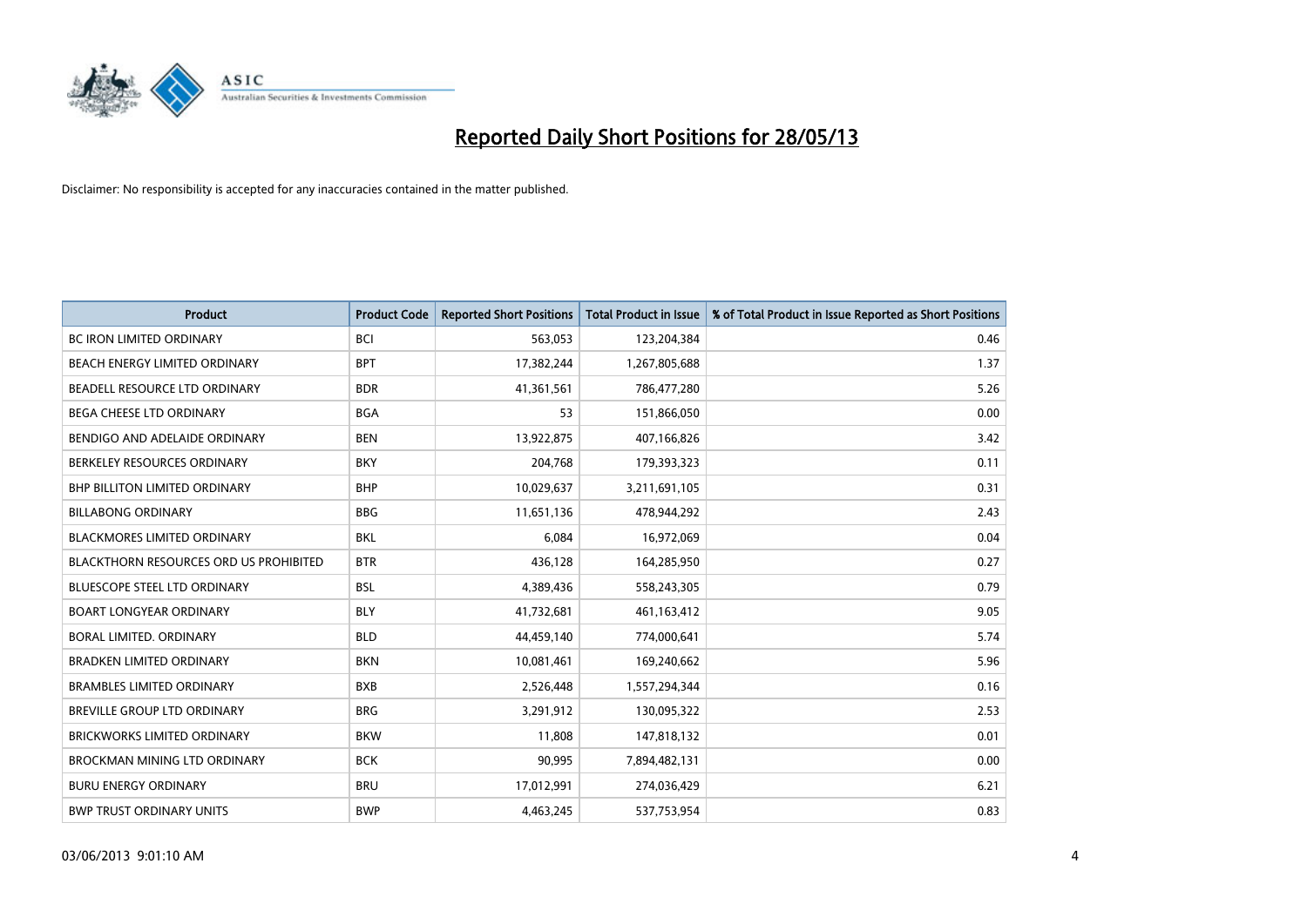

| <b>Product</b>                          | <b>Product Code</b> | <b>Reported Short Positions</b> | <b>Total Product in Issue</b> | % of Total Product in Issue Reported as Short Positions |
|-----------------------------------------|---------------------|---------------------------------|-------------------------------|---------------------------------------------------------|
| <b>CABCHARGE AUSTRALIA ORDINARY</b>     | CAB                 | 10,683,456                      | 120,430,683                   | 8.87                                                    |
| CALTEX AUSTRALIA ORDINARY               | <b>CTX</b>          | 2,999,509                       | 270,000,000                   | 1.11                                                    |
| CAPE LAMBERT RES LTD ORDINARY           | <b>CFE</b>          | 2,014,187                       | 685,107,562                   | 0.29                                                    |
| CARABELLA RES LTD ORDINARY              | <b>CLR</b>          | 100,000                         | 152,361,547                   | 0.07                                                    |
| <b>CARBON ENERGY ORDINARY</b>           | <b>CNX</b>          | 4,533                           | 782,684,355                   | 0.00                                                    |
| <b>CARDNO LIMITED ORDINARY</b>          | CDD                 | 9,000,175                       | 143,726,327                   | 6.26                                                    |
| CARNARVON PETROLEUM ORDINARY            | <b>CVN</b>          | 39.246                          | 934,109,501                   | 0.00                                                    |
| CARSALES.COM LTD ORDINARY               | <b>CRZ</b>          | 2,280,335                       | 236,134,464                   | 0.97                                                    |
| CASH CONVERTERS ORDINARY                | CCV                 | 2,175,609                       | 423,861,025                   | 0.51                                                    |
| CENTRAL PETROLEUM ORDINARY              | <b>CTP</b>          | 749,107                         | 1,440,078,845                 | 0.05                                                    |
| <b>CERAMIC FUEL CELLS ORDINARY</b>      | <b>CFU</b>          | 640,334                         | 1,591,941,620                 | 0.04                                                    |
| CFS RETAIL TRUST GRP STAPLED SECURITIES | <b>CFX</b>          | 53,586,362                      | 2,828,495,659                 | 1.89                                                    |
| CHALLENGER DIV.PRO. STAPLED UNITS       | <b>CDI</b>          | 70,713                          | 214,101,013                   | 0.03                                                    |
| <b>CHALLENGER LIMITED ORDINARY</b>      | <b>CGF</b>          | 2,488,333                       | 532,319,752                   | 0.47                                                    |
| CHANDLER MACLEOD LTD ORDINARY           | <b>CMG</b>          | 420,749                         | 469,679,390                   | 0.09                                                    |
| CHARTER HALL GROUP STAPLED US PROHIBIT. | <b>CHC</b>          | 436,365                         | 302,262,312                   | 0.14                                                    |
| <b>CHARTER HALL RETAIL UNITS</b>        | <b>CQR</b>          | 3,209,444                       | 337,582,974                   | 0.95                                                    |
| <b>CHORUS LIMITED ORDINARY</b>          | <b>CNU</b>          | 27,462                          | 389,299,049                   | 0.01                                                    |
| CITIGOLD CORP LTD ORDINARY              | <b>CTO</b>          | 153,427                         | 1,352,907,765                 | 0.01                                                    |
| <b>CLOUGH LIMITED ORDINARY</b>          | <b>CLO</b>          | 6,514,346                       | 777,781,882                   | 0.84                                                    |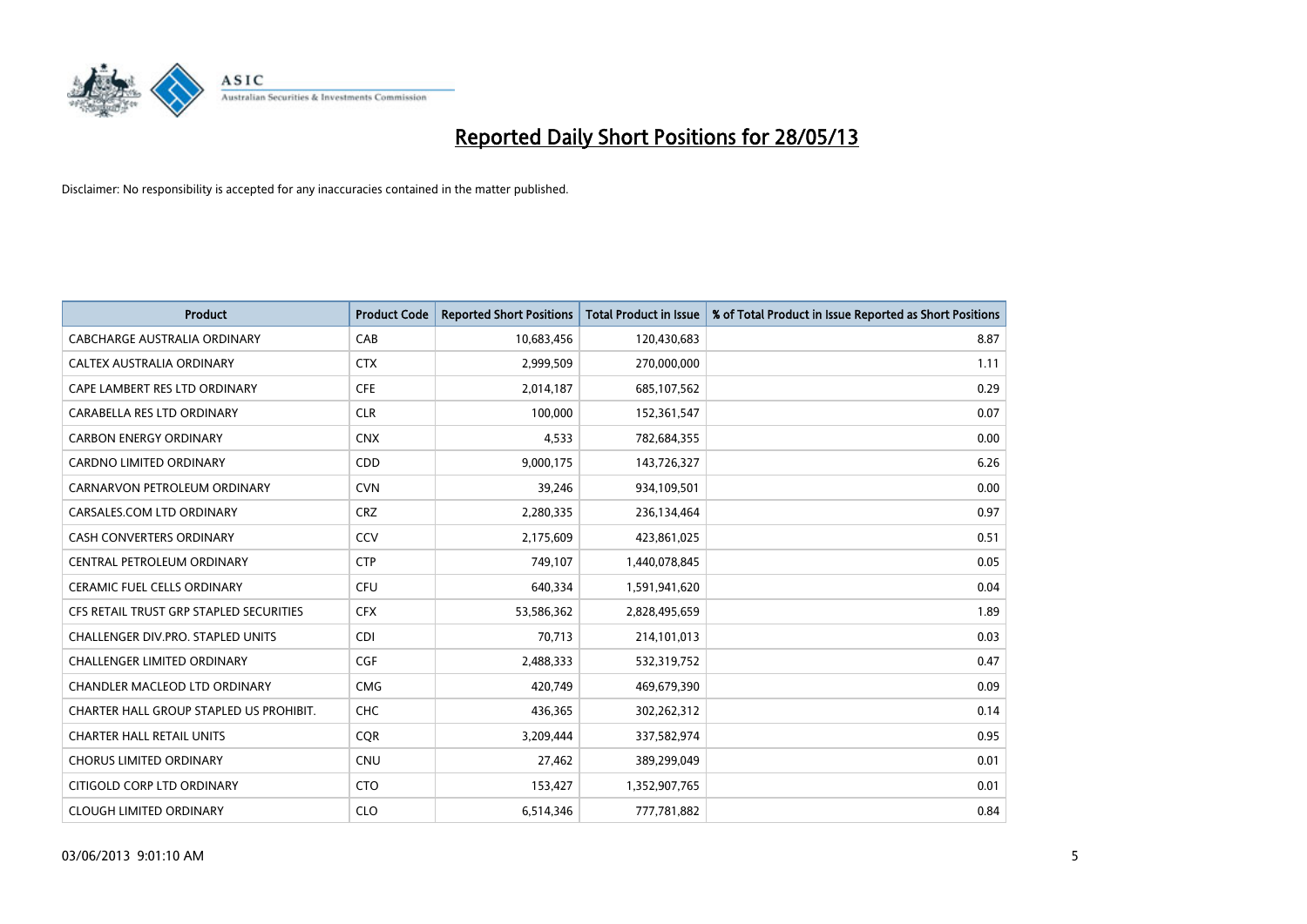

| <b>Product</b>                          | <b>Product Code</b> | <b>Reported Short Positions</b> | <b>Total Product in Issue</b> | % of Total Product in Issue Reported as Short Positions |
|-----------------------------------------|---------------------|---------------------------------|-------------------------------|---------------------------------------------------------|
| COAL OF AFRICA LTD ORDINARY             | <b>CZA</b>          | 326                             | 1,048,368,613                 | 0.00                                                    |
| COALSPUR MINES LTD ORDINARY             | <b>CPL</b>          | 16,781,659                      | 639,748,901                   | 2.62                                                    |
| COCA-COLA AMATIL ORDINARY               | <b>CCL</b>          | 4,238,978                       | 763,590,249                   | 0.56                                                    |
| COCHLEAR LIMITED ORDINARY               | <b>COH</b>          | 4,000,078                       | 57,040,932                    | 7.01                                                    |
| <b>COCKATOO COAL ORDINARY</b>           | <b>COK</b>          | 13,982,465                      | 1,016,746,908                 | 1.38                                                    |
| <b>CODAN LIMITED ORDINARY</b>           | <b>CDA</b>          | 354,781                         | 176,926,104                   | 0.20                                                    |
| <b>COLLINS FOODS LTD ORDINARY</b>       | <b>CKF</b>          | 527,789                         | 93,000,003                    | 0.57                                                    |
| COMMONWEALTH BANK, ORDINARY             | <b>CBA</b>          | 7,949,933                       | 1,609,180,841                 | 0.49                                                    |
| <b>COMMONWEALTH PROP ORDINARY UNITS</b> | <b>CPA</b>          | 17,052,085                      | 2,347,003,413                 | 0.73                                                    |
| <b>COMPASS RESOURCES ORDINARY</b>       | <b>CMR</b>          | 7,472                           | 1,403,744,100                 | 0.00                                                    |
| COMPUTERSHARE LTD ORDINARY              | <b>CPU</b>          | 14,298,525                      | 556,203,079                   | 2.57                                                    |
| <b>COOPER ENERGY LTD ORDINARY</b>       | <b>COE</b>          | 36                              | 329,099,922                   | 0.00                                                    |
| CORP TRAVEL LIMITED ORDINARY            | <b>CTD</b>          | 226,856                         | 78,081,184                    | 0.29                                                    |
| <b>CREDIT CORP GROUP ORDINARY</b>       | <b>CCP</b>          | 29,071                          | 45,932,899                    | 0.06                                                    |
| <b>CROMWELL PROP STAPLED SECURITIES</b> | <b>CMW</b>          | 639,231                         | 1,463,721,456                 | 0.04                                                    |
| <b>CROWN LIMITED ORDINARY</b>           | <b>CWN</b>          | 1,786,294                       | 728,394,185                   | 0.25                                                    |
| <b>CSG LIMITED ORDINARY</b>             | <b>CSV</b>          | 126,399                         | 278,155,477                   | 0.05                                                    |
| <b>CSL LIMITED ORDINARY</b>             | <b>CSL</b>          | 400,799                         | 493,731,343                   | 0.08                                                    |
| <b>CSR LIMITED ORDINARY</b>             | <b>CSR</b>          | 49,572,141                      | 506,000,315                   | 9.80                                                    |
| <b>CUDECO LIMITED ORDINARY</b>          | CDU                 | 4,243,592                       | 199,877,294                   | 2.12                                                    |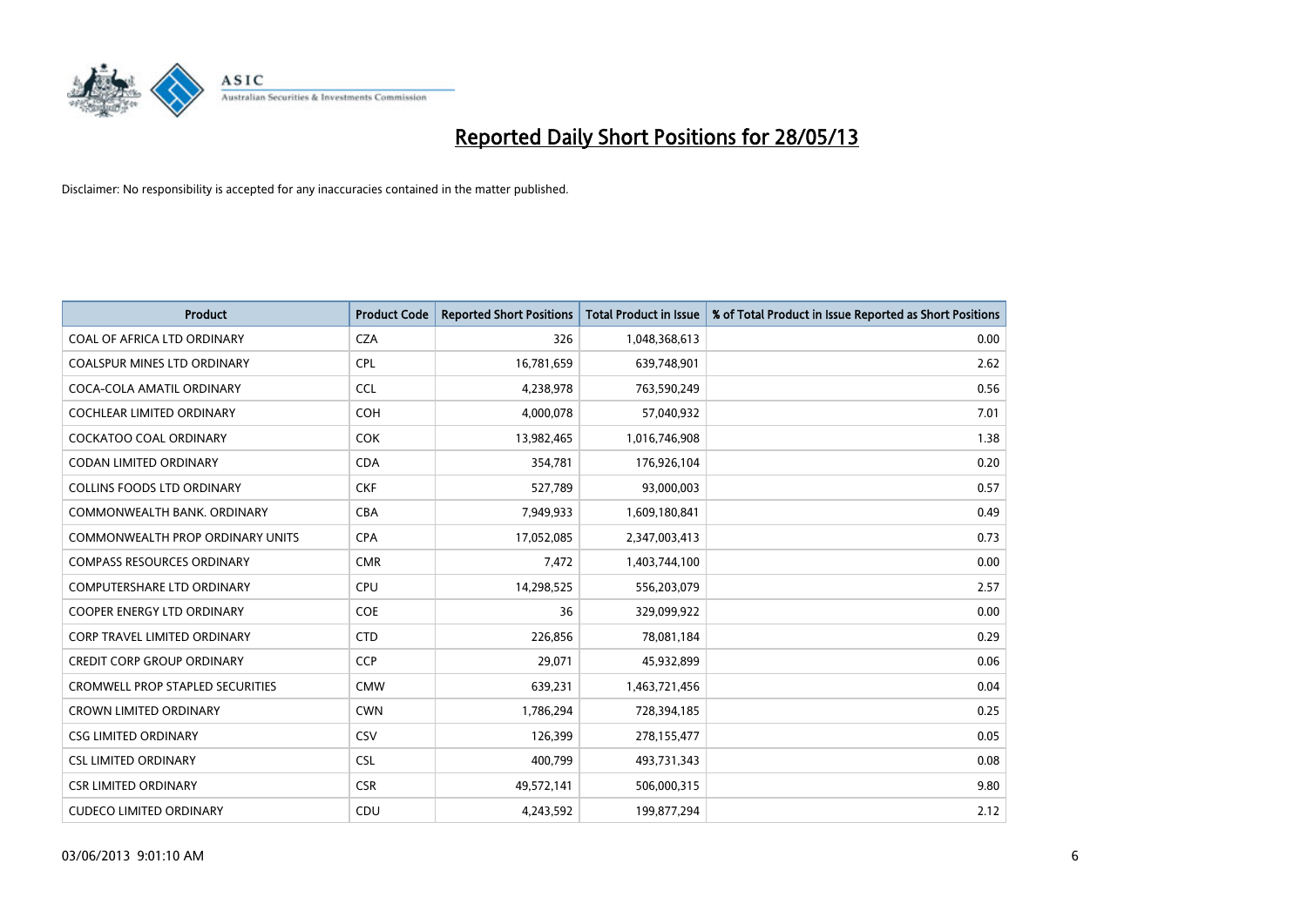

| <b>Product</b>                       | <b>Product Code</b> | <b>Reported Short Positions</b> | <b>Total Product in Issue</b> | % of Total Product in Issue Reported as Short Positions |
|--------------------------------------|---------------------|---------------------------------|-------------------------------|---------------------------------------------------------|
| DART ENERGY LTD ORDINARY             | <b>DTE</b>          | 13,905,870                      | 878,988,226                   | 1.58                                                    |
| DATA#3 LIMITED ORDINARY              | <b>DTL</b>          | 113,328                         | 153,974,950                   | 0.07                                                    |
| DAVID JONES LIMITED ORDINARY         | <b>DJS</b>          | 58,469,436                      | 535,002,401                   | 10.93                                                   |
| <b>DECMIL GROUP LIMITED ORDINARY</b> | <b>DCG</b>          | 3,476,709                       | 168,203,219                   | 2.07                                                    |
| DEXUS PROPERTY GROUP STAPLED UNITS   | <b>DXS</b>          | 17,692,023                      | 4,839,024,176                 | 0.37                                                    |
| DISCOVERY METALS LTD ORDINARY        | <b>DML</b>          | 7,596,990                       | 486,986,451                   | 1.56                                                    |
| DOMINO PIZZA ENTERPR ORDINARY        | <b>DMP</b>          | 236,708                         | 70,192,674                    | 0.34                                                    |
| DORAY MINERALS LTD ORDINARY          | <b>DRM</b>          | 57,921                          | 141,866,768                   | 0.04                                                    |
| DOWNER EDI LIMITED ORDINARY          | <b>DOW</b>          | 7,266,382                       | 433,409,429                   | 1.68                                                    |
| DRILLSEARCH ENERGY ORDINARY          | <b>DLS</b>          | 21,109,703                      | 427,353,371                   | 4.94                                                    |
| DUET GROUP STAPLED US PROHIBIT.      | <b>DUE</b>          | 30,197,688                      | 1,169,314,842                 | 2.58                                                    |
| <b>DULUXGROUP LIMITED ORDINARY</b>   | <b>DLX</b>          | 7,069,221                       | 374,507,181                   | 1.89                                                    |
| <b>DWS LTD ORDINARY</b>              | <b>DWS</b>          | 462,597                         | 132,362,763                   | 0.35                                                    |
| ECHO ENTERTAINMENT ORDINARY          | <b>EGP</b>          | 6,754,201                       | 825,672,730                   | 0.82                                                    |
| <b>ELDERS LIMITED ORDINARY</b>       | <b>ELD</b>          | 15,947,388                      | 448,598,480                   | 3.55                                                    |
| ELEMENTAL MINERALS ORDINARY          | <b>ELM</b>          | 33,456                          | 288,587,228                   | 0.01                                                    |
| ELEMENTOS LIMITED ORDINARY           | ELT                 | 16                              | 154,349,209                   | 0.00                                                    |
| <b>EMECO HOLDINGS ORDINARY</b>       | <b>EHL</b>          | 23,521,352                      | 599,675,707                   | 3.92                                                    |
| <b>ENDEAVOUR MIN CORP CDI 1:1</b>    | <b>EVR</b>          | 98,602                          | 125,053,398                   | 0.08                                                    |
| ENERGY RESOURCES ORDINARY 'A'        | ERA                 | 10,565,759                      | 517,725,062                   | 2.04                                                    |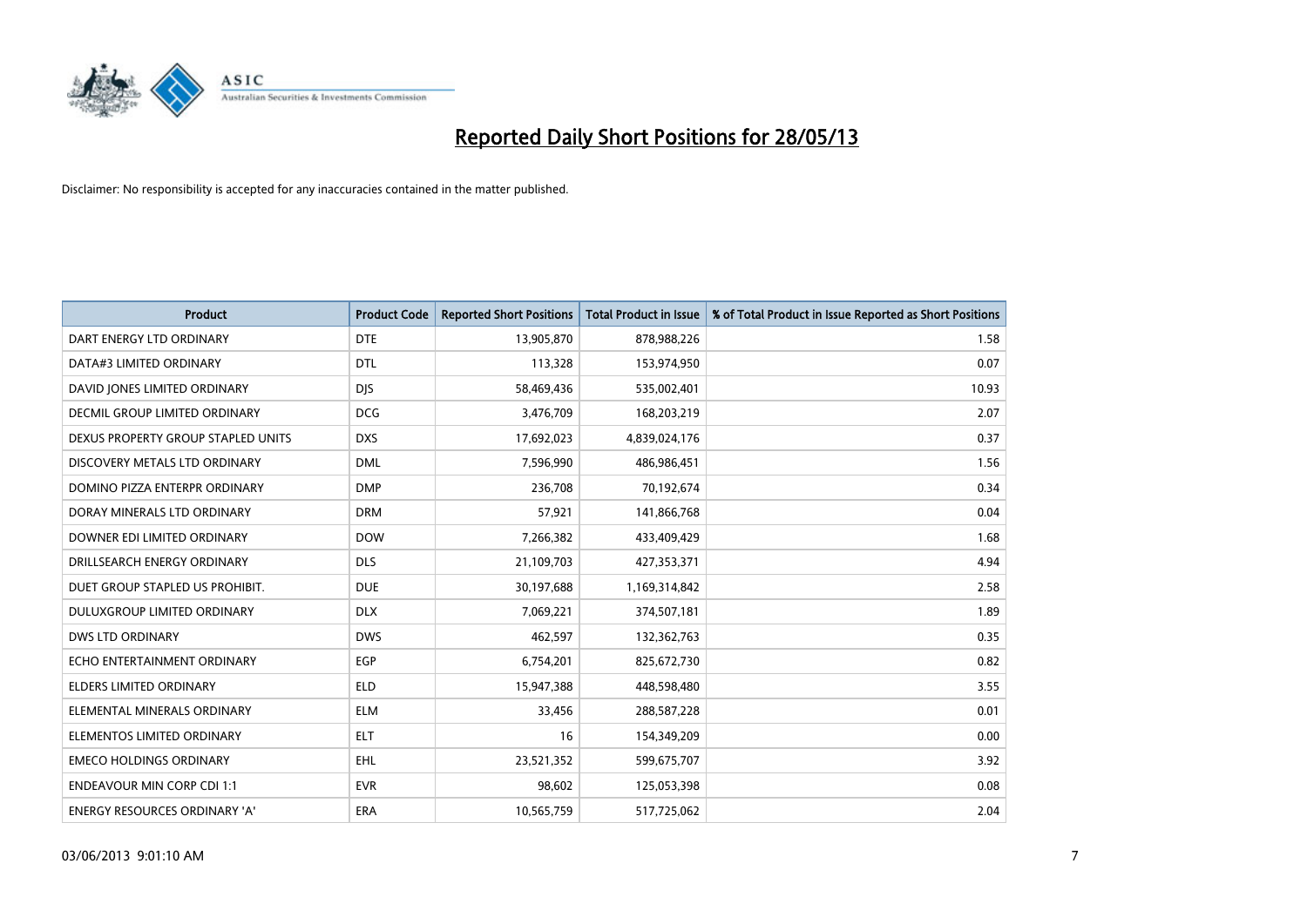

| <b>Product</b>                         | <b>Product Code</b> | <b>Reported Short Positions</b> | <b>Total Product in Issue</b> | % of Total Product in Issue Reported as Short Positions |
|----------------------------------------|---------------------|---------------------------------|-------------------------------|---------------------------------------------------------|
| <b>ENERGY WORLD CORPOR, ORDINARY</b>   | <b>EWC</b>          | 20,985,420                      | 1,734,166,672                 | 1.21                                                    |
| ENVESTRA LIMITED ORDINARY              | <b>ENV</b>          | 4,922,695                       | 1,796,808,474                 | 0.27                                                    |
| EQUATORIAL RES LTD ORDINARY            | EQX                 | 8                               | 119,835,353                   | 0.00                                                    |
| ERM POWER LIMITED ORDINARY             | EPW                 | 940                             | 176,733,723                   | 0.00                                                    |
| EVOLUTION MINING LTD ORDINARY          | <b>EVN</b>          | 20,055,519                      | 708,092,989                   | 2.83                                                    |
| FAIRFAX MEDIA LTD ORDINARY             | <b>FXI</b>          | 410,622,418                     | 2,351,955,725                 | 17.46                                                   |
| <b>FANTASTIC HOLDINGS ORDINARY</b>     | FAN                 | 39,506                          | 102,739,538                   | 0.04                                                    |
| FAR LTD ORDINARY                       | <b>FAR</b>          | 22,121,932                      | 2,499,846,742                 | 0.88                                                    |
| FEDERATION CNTRES ORD/UNIT STAPLED SEC | <b>FDC</b>          | 2,503,371                       | 1,427,641,565                 | 0.18                                                    |
| FKP PROPERTY GROUP STAPLED SECURITIES  | <b>FKP</b>          | 8,356,293                       | 321,578,705                   | 2.60                                                    |
| FLEETWOOD CORP ORDINARY                | <b>FWD</b>          | 2,610,275                       | 60,522,619                    | 4.31                                                    |
| FLETCHER BUILDING ORDINARY             | <b>FBU</b>          | 3,718,280                       | 686,096,427                   | 0.54                                                    |
| FLEXIGROUP LIMITED ORDINARY            | <b>FXL</b>          | 187,274                         | 299,147,864                   | 0.06                                                    |
| <b>FLIGHT CENTRE ORDINARY</b>          | <b>FLT</b>          | 10,826,502                      | 100,418,807                   | 10.78                                                   |
| FLINDERS MINES LTD ORDINARY            | <b>FMS</b>          | 2,813,927                       | 1,821,300,404                 | 0.15                                                    |
| FOCUS MINERALS LTD ORDINARY            | <b>FML</b>          | 35,189,800                      | 9,137,375,877                 | 0.39                                                    |
| FORGE GROUP LIMITED ORDINARY           | FGE                 | 1,380,093                       | 86,169,014                    | 1.60                                                    |
| FORTESCUE METALS GRP ORDINARY          | <b>FMG</b>          | 163,099,024                     | 3,113,798,659                 | 5.24                                                    |
| <b>G.U.D. HOLDINGS ORDINARY</b>        | GUD                 | 5,877,988                       | 71,341,319                    | 8.24                                                    |
| <b>G8 EDUCATION LIMITED ORDINARY</b>   | <b>GEM</b>          | 764,394                         | 272,151,612                   | 0.28                                                    |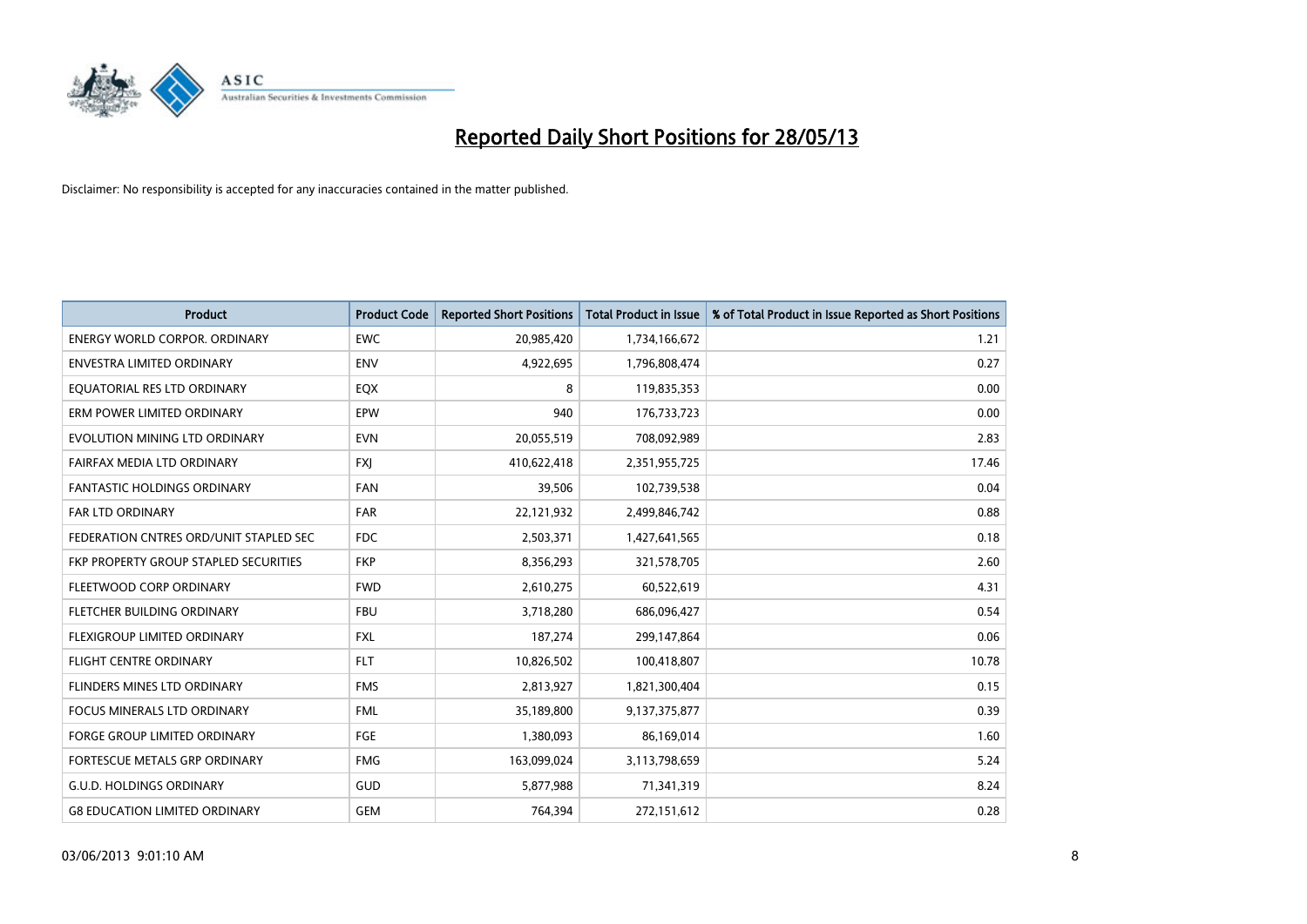

| <b>Product</b>                                   | <b>Product Code</b> | <b>Reported Short Positions</b> | <b>Total Product in Issue</b> | % of Total Product in Issue Reported as Short Positions |
|--------------------------------------------------|---------------------|---------------------------------|-------------------------------|---------------------------------------------------------|
| <b>GALAXY RESOURCES ORDINARY</b>                 | GXY                 | 3,851,130                       | 584,355,501                   | 0.66                                                    |
| <b>GEODYNAMICS LIMITED ORDINARY</b>              | GDY                 | 850                             | 406,452,608                   | 0.00                                                    |
| <b>GINDALBIE METALS LTD ORDINARY</b>             | <b>GBG</b>          | 45,367,892                      | 1,492,154,301                 | 3.04                                                    |
| <b>GOODMAN FIELDER, ORDINARY</b>                 | GFF                 | 39,869,636                      | 1,955,559,207                 | 2.04                                                    |
| <b>GOODMAN GROUP STAPLED</b>                     | <b>GMG</b>          | 5,773,839                       | 1,713,233,947                 | 0.34                                                    |
| <b>GPT GROUP STAPLED SEC.</b>                    | <b>GPT</b>          | 3,996,293                       | 1,768,731,729                 | 0.23                                                    |
| <b>GRAINCORP LIMITED A CLASS ORDINARY</b>        | <b>GNC</b>          | 1,731,441                       | 228,855,628                   | 0.76                                                    |
| <b>GRANGE RESOURCES. ORDINARY</b>                | GRR                 | 5,541,889                       | 1,156,492,195                 | 0.48                                                    |
| <b>GREENLAND MIN EN LTD ORDINARY</b>             | GGG                 | 6,031,085                       | 571,975,263                   | 1.05                                                    |
| <b>GROWTHPOINT PROPERTY ORD/UNIT STAPLED SEC</b> | GOZ                 | 12,400                          | 402,830,366                   | 0.00                                                    |
| <b>GRYPHON MINERALS LTD ORDINARY</b>             | GRY                 | 15,645,995                      | 400,464,983                   | 3.91                                                    |
| <b>GUILDFORD COAL LTD ORDINARY</b>               | <b>GUF</b>          | 1,737,940                       | 635,046,899                   | 0.27                                                    |
| <b>GUNNS LIMITED ORDINARY</b>                    | <b>GNS</b>          | 51,772,667                      | 848,401,559                   | 6.10                                                    |
| <b>GWA GROUP LTD ORDINARY</b>                    | <b>GWA</b>          | 10,063,283                      | 306,533,770                   | 3.28                                                    |
| HARVEY NORMAN ORDINARY                           | <b>HVN</b>          | 85,868,256                      | 1,062,316,784                 | 8.08                                                    |
| HASTIE GROUP LIMITED ORDINARY                    | <b>HST</b>          | 114,317                         | 137,353,504                   | 0.08                                                    |
| <b>HENDERSON GROUP CDI 1:1</b>                   | <b>HGG</b>          | 1,063,315                       | 749,697,955                   | 0.14                                                    |
| HFA HOLDINGS LIMITED ORDINARY                    | <b>HFA</b>          | 3,809                           | 117,332,831                   | 0.00                                                    |
| HILLGROVE RES LTD ORDINARY                       | <b>HGO</b>          | 1,734,834                       | 1,022,760,221                 | 0.17                                                    |
| HILLS HOLDINGS LTD ORDINARY                      | <b>HIL</b>          | 709,501                         | 246,500,444                   | 0.29                                                    |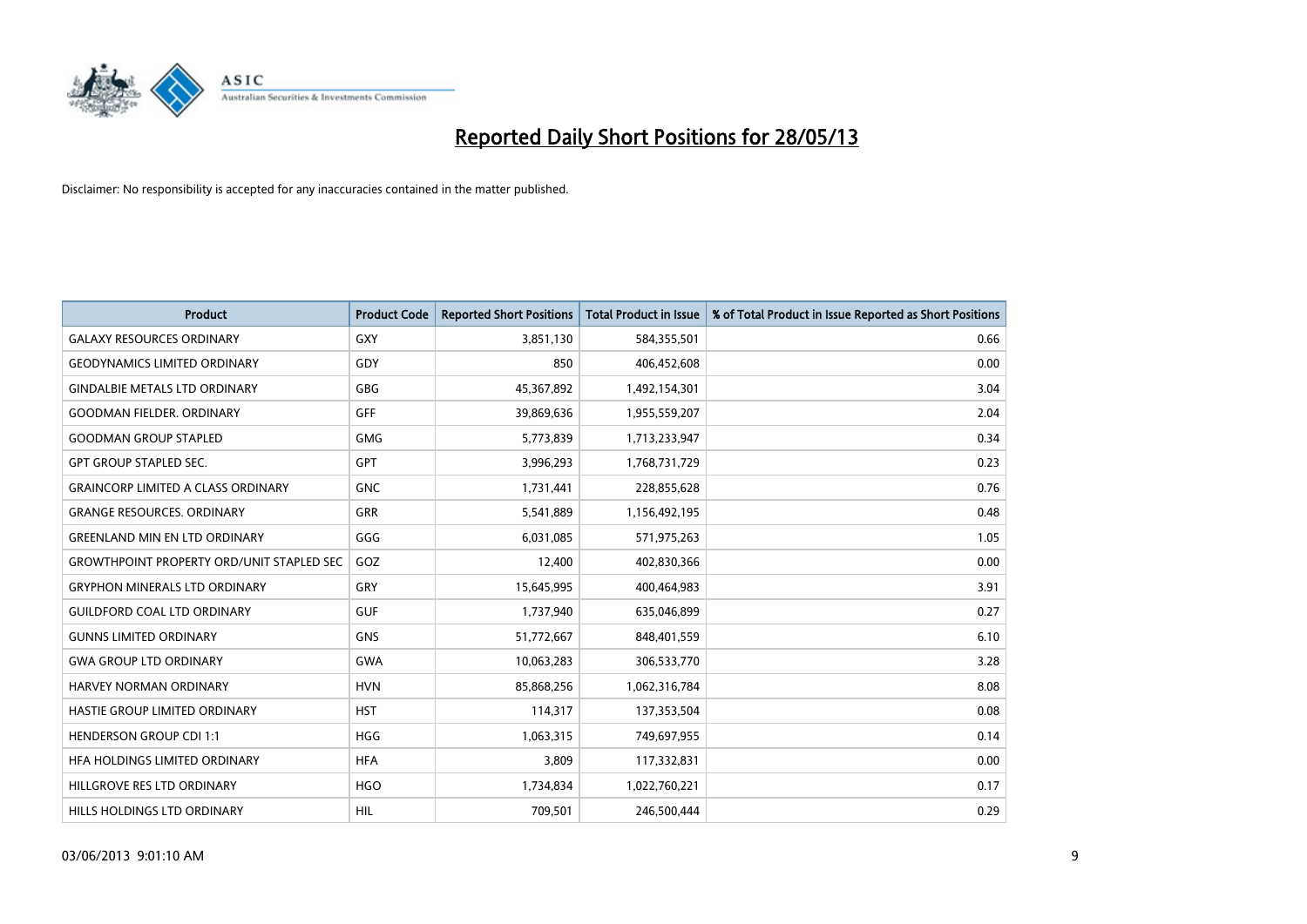

| <b>Product</b>                                | <b>Product Code</b> | <b>Reported Short Positions</b> | <b>Total Product in Issue</b> | % of Total Product in Issue Reported as Short Positions |
|-----------------------------------------------|---------------------|---------------------------------|-------------------------------|---------------------------------------------------------|
| HORIZON OIL LIMITED ORDINARY                  | <b>HZN</b>          | 62,648,279                      | 1,135,266,515                 | 5.52                                                    |
| <b>ICON ENERGY LIMITED ORDINARY</b>           | ICN                 | 72                              | 533,391,210                   | 0.00                                                    |
| <b>IINET LIMITED ORDINARY</b>                 | <b>IIN</b>          | 1,839,860                       | 161,238,847                   | 1.14                                                    |
| ILUKA RESOURCES ORDINARY                      | ILU                 | 54,388,112                      | 418,700,517                   | 12.99                                                   |
| <b>IMDEX LIMITED ORDINARY</b>                 | <b>IMD</b>          | 6,653,528                       | 210,473,188                   | 3.16                                                    |
| IMF (AUSTRALIA) LTD ORDINARY                  | <b>IMF</b>          | 1,125,810                       | 123,201,716                   | 0.91                                                    |
| <b>INCITEC PIVOT ORDINARY</b>                 | IPL                 | 22,524,850                      | 1,628,730,107                 | 1.38                                                    |
| INDEPENDENCE GROUP ORDINARY                   | <b>IGO</b>          | 5,112,444                       | 232,882,535                   | 2.20                                                    |
| <b>INDOPHIL RESOURCES ORDINARY</b>            | <b>IRN</b>          | 676,983                         | 1,203,146,194                 | 0.06                                                    |
| <b>INFIGEN ENERGY STAPLED SECURITIES</b>      | <b>IFN</b>          | 3,246,849                       | 762,265,972                   | 0.43                                                    |
| INSURANCE AUSTRALIA ORDINARY                  | <b>IAG</b>          | 2,580,069                       | 2,079,034,021                 | 0.12                                                    |
| INTEGRATED RESEARCH ORDINARY                  | IRI                 | 54,987                          | 168,361,953                   | 0.03                                                    |
| <b>INTREPID MINES ORDINARY</b>                | <b>IAU</b>          | 20,747,614                      | 555,875,414                   | 3.73                                                    |
| <b>INVESTA OFFICE FUND STAPLED SECURITIES</b> | <b>IOF</b>          | 1,457,616                       | 614,047,458                   | 0.24                                                    |
| <b>INVOCARE LIMITED ORDINARY</b>              | <b>IVC</b>          | 1,815,060                       | 110,030,298                   | 1.65                                                    |
| ION LIMITED ORDINARY                          | <b>ION</b>          | 164,453                         | 256,365,105                   | 0.06                                                    |
| <b>IOOF HOLDINGS LTD ORDINARY</b>             | IFL                 | 2,347,730                       | 232,118,034                   | 1.01                                                    |
| <b>IRESS LIMITED ORDINARY</b>                 | <b>IRE</b>          | 2,107,975                       | 128,620,231                   | 1.64                                                    |
| <b>IRON ORE HOLDINGS ORDINARY</b>             | <b>IOH</b>          | 26,197                          | 161,174,005                   | 0.02                                                    |
| <b>IVANHOE AUSTRALIA ORDINARY</b>             | <b>IVA</b>          | 1,537,795                       | 725,494,382                   | 0.21                                                    |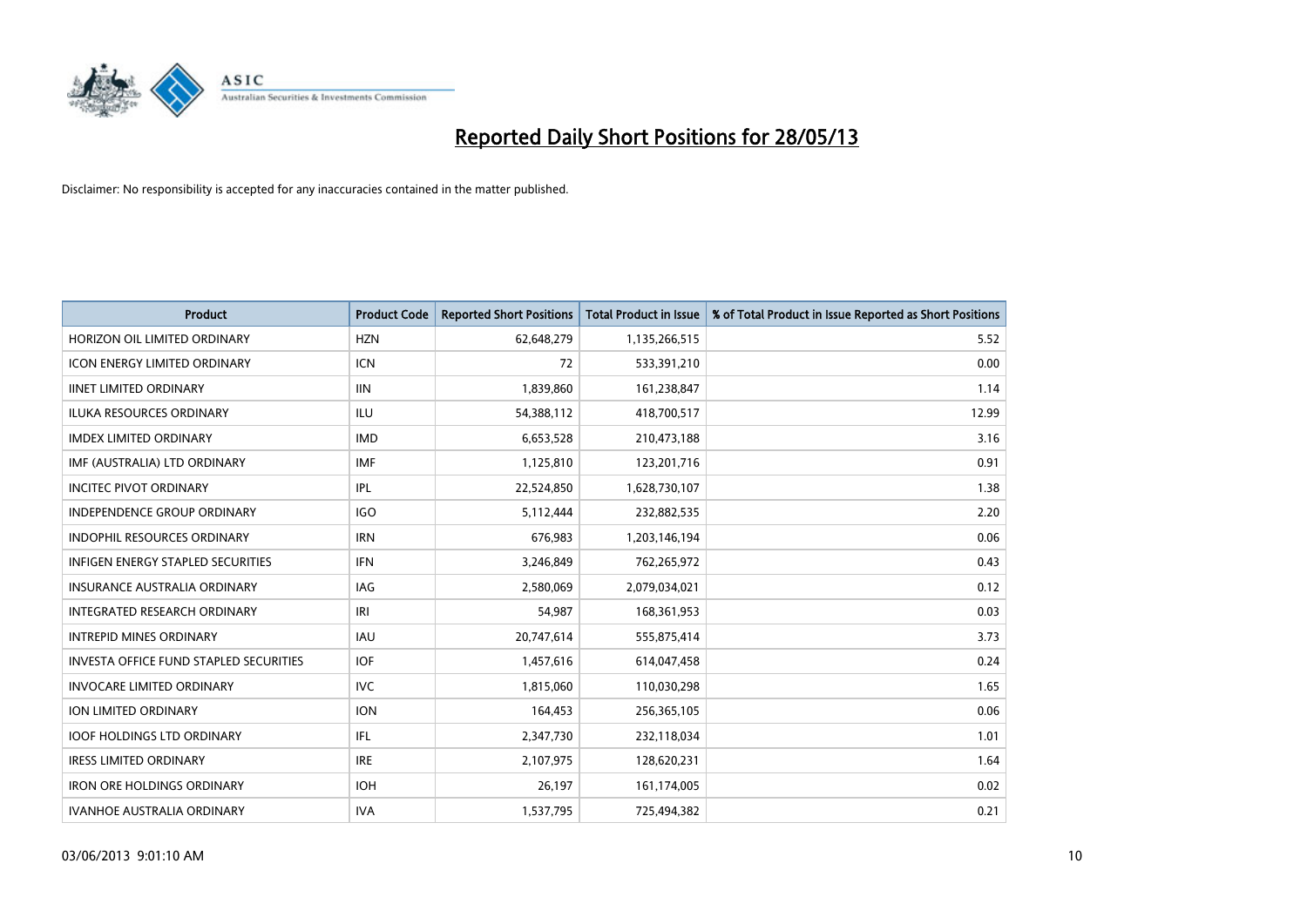

| <b>Product</b>                           | <b>Product Code</b> | <b>Reported Short Positions</b> | <b>Total Product in Issue</b> | % of Total Product in Issue Reported as Short Positions |
|------------------------------------------|---------------------|---------------------------------|-------------------------------|---------------------------------------------------------|
| JAMES HARDIE INDUST CHESS DEPOSITARY INT | <b>IHX</b>          | 5,002,018                       | 441,654,684                   | 1.13                                                    |
| <b>JB HI-FI LIMITED ORDINARY</b>         | <b>IBH</b>          | 16,667,930                      | 98,947,309                    | 16.85                                                   |
| <b>JUMBO INTERACTIVE ORDINARY</b>        | <b>JIN</b>          | 26,866                          | 43,552,560                    | 0.06                                                    |
| <b>JUPITER MINES ORDINARY</b>            | <b>IMS</b>          | 975,740                         | 2,281,835,383                 | 0.04                                                    |
| <b>KAGARA LTD ORDINARY</b>               | KZL                 | 3,391,221                       | 798,953,117                   | 0.42                                                    |
| KAROON GAS AUSTRALIA ORDINARY            | <b>KAR</b>          | 2,892,903                       | 221,420,769                   | 1.31                                                    |
| KATHMANDU HOLD LTD ORDINARY              | <b>KMD</b>          | 34.406                          | 200,215,894                   | 0.02                                                    |
| <b>KBL MINING LIMITED ORDINARY</b>       | <b>KBL</b>          | 1,820                           | 293,535,629                   | 0.00                                                    |
| KINGSGATE CONSOLID. ORDINARY             | <b>KCN</b>          | 6,045,740                       | 152,191,905                   | 3.97                                                    |
| KINGSROSE MINING LTD ORDINARY            | <b>KRM</b>          | 584,070                         | 291,959,871                   | 0.20                                                    |
| LEIGHTON HOLDINGS ORDINARY               | LEI                 | 13,552,835                      | 337,230,813                   | 4.02                                                    |
| LEND LEASE GROUP UNIT/ORD STAPLED        | LLC                 | 3,536,338                       | 575,508,314                   | 0.61                                                    |
| LINC ENERGY LTD ORDINARY                 | <b>LNC</b>          | 12,226,838                      | 520,765,276                   | 2.35                                                    |
| LION SELECTION GRP ORDINARY              | <b>LSX</b>          | 36                              | 88,033,228                    | 0.00                                                    |
| LYCOPODIUM LIMITED ORDINARY              | LYL                 | 7,204                           | 38,955,103                    | 0.02                                                    |
| LYNAS CORPORATION ORDINARY               | <b>LYC</b>          | 203,196,377                     | 1,960,801,292                 | 10.36                                                   |
| <b>M2 TELECOMMUNICATION ORDINARY</b>     | <b>MTU</b>          | 5,400,339                       | 178,320,592                   | 3.03                                                    |
| <b>MACA LIMITED ORDINARY</b>             | <b>MLD</b>          | 142,049                         | 172,500,000                   | 0.08                                                    |
| <b>MACMAHON HOLDINGS ORDINARY</b>        | <b>MAH</b>          | 10,685,410                      | 1,261,699,966                 | 0.85                                                    |
| MACO ATLAS ROADS GRP ORDINARY STAPLED    | <b>MQA</b>          | 25,074,135                      | 478,531,436                   | 5.24                                                    |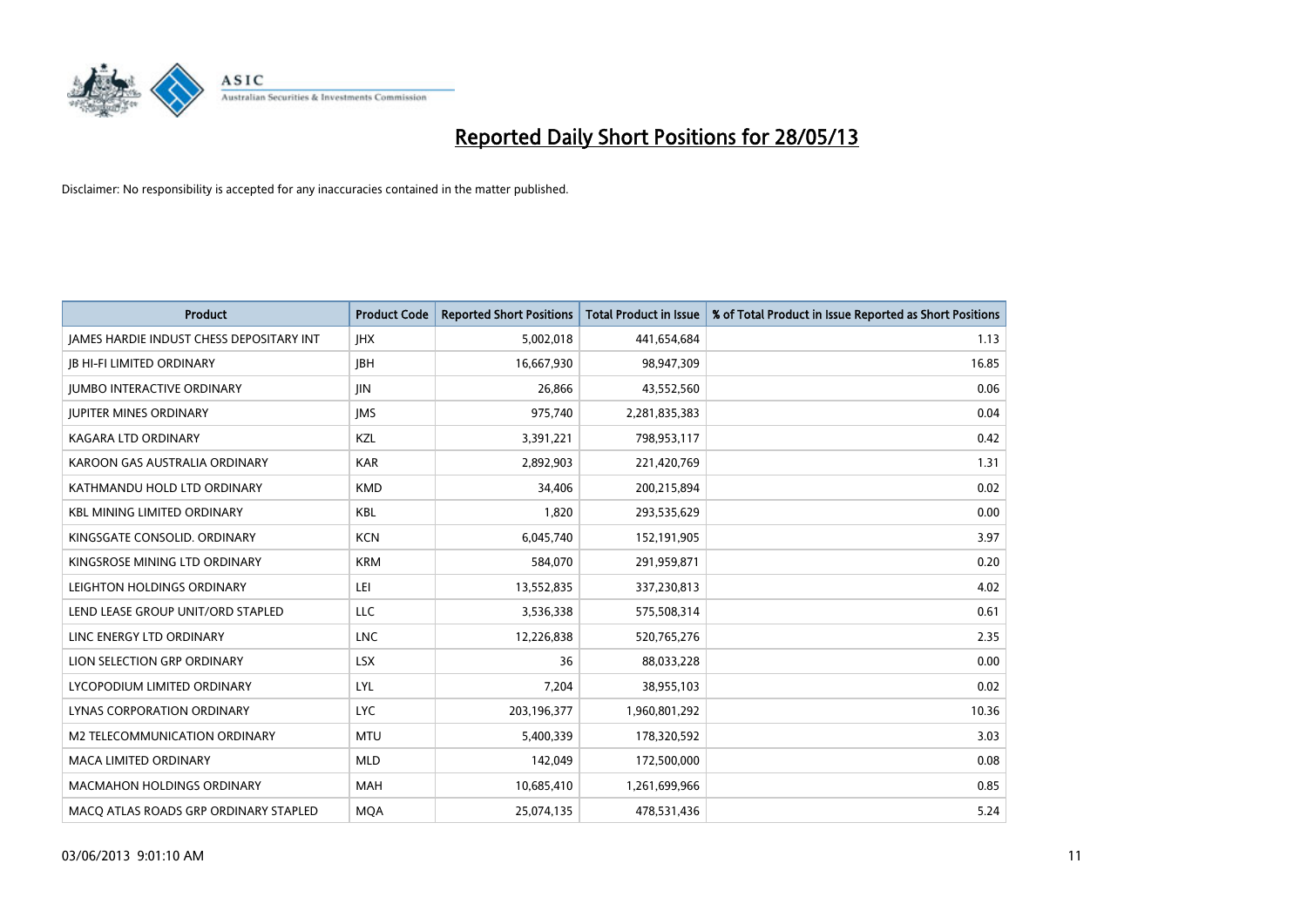

| <b>Product</b>                       | <b>Product Code</b> | <b>Reported Short Positions</b> | <b>Total Product in Issue</b> | % of Total Product in Issue Reported as Short Positions |
|--------------------------------------|---------------------|---------------------------------|-------------------------------|---------------------------------------------------------|
| MACQUARIE CPS TRUST CONV PREF        | <b>MQCPA</b>        | 205                             | 6,000,000                     | 0.00                                                    |
| MACQUARIE GROUP LTD ORDINARY         | <b>MQG</b>          | 2,238,279                       | 339,726,361                   | 0.66                                                    |
| MAGELLAN FIN GRP LTD ORDINARY        | <b>MFG</b>          | 755,715                         | 152,782,876                   | 0.49                                                    |
| <b>MATRIX C &amp; E LTD ORDINARY</b> | <b>MCE</b>          | 3,596,679                       | 94,555,428                    | 3.80                                                    |
| MAVERICK DRILLING ORDINARY           | <b>MAD</b>          | 14,719,621                      | 452,726,751                   | 3.25                                                    |
| MCMILLAN SHAKESPEARE ORDINARY        | <b>MMS</b>          | 831,175                         | 74,523,965                    | 1.12                                                    |
| <b>MCPHERSON'S LTD ORDINARY</b>      | <b>MCP</b>          | 89,842                          | 89,294,198                    | 0.10                                                    |
| MEDUSA MINING LTD ORDINARY           | <b>MML</b>          | 2,388,385                       | 188,903,911                   | 1.26                                                    |
| MEO AUSTRALIA LTD ORDINARY           | <b>MEO</b>          | 151,999                         | 627,264,587                   | 0.02                                                    |
| <b>MERMAID MARINE ORDINARY</b>       | <b>MRM</b>          | 827,970                         | 228,166,230                   | 0.36                                                    |
| MESOBLAST LIMITED ORDINARY           | <b>MSB</b>          | 15,391,099                      | 315,423,901                   | 4.88                                                    |
| METALS X LIMITED ORDINARY            | <b>MLX</b>          | 77,960                          | 1,651,766,110                 | 0.00                                                    |
| METCASH LIMITED ORDINARY             | <b>MTS</b>          | 74,992,141                      | 880,704,786                   | 8.52                                                    |
| MICLYN EXP OFFSHR ORDINARY           | <b>MIO</b>          | 578,967                         | 281,536,912                   | 0.21                                                    |
| MIGHTY RIVER POWER ORDINARY          | <b>MYT</b>          | 778,846                         | 1,400,000,094                 | 0.06                                                    |
| MILTON CORPORATION ORDINARY          | <b>MLT</b>          | 12,800                          | 122,147,119                   | 0.01                                                    |
| MINCOR RESOURCES NL ORDINARY         | <b>MCR</b>          | 2,877,825                       | 188,208,274                   | 1.53                                                    |
| MINERAL DEPOSITS ORDINARY            | <b>MDL</b>          | 2,804,107                       | 83,538,786                    | 3.36                                                    |
| MINERAL RESOURCES, ORDINARY          | <b>MIN</b>          | 5,412,039                       | 185,987,992                   | 2.91                                                    |
| MIRABELA NICKEL LTD ORDINARY         | <b>MBN</b>          | 25,367,857                      | 876,765,094                   | 2.89                                                    |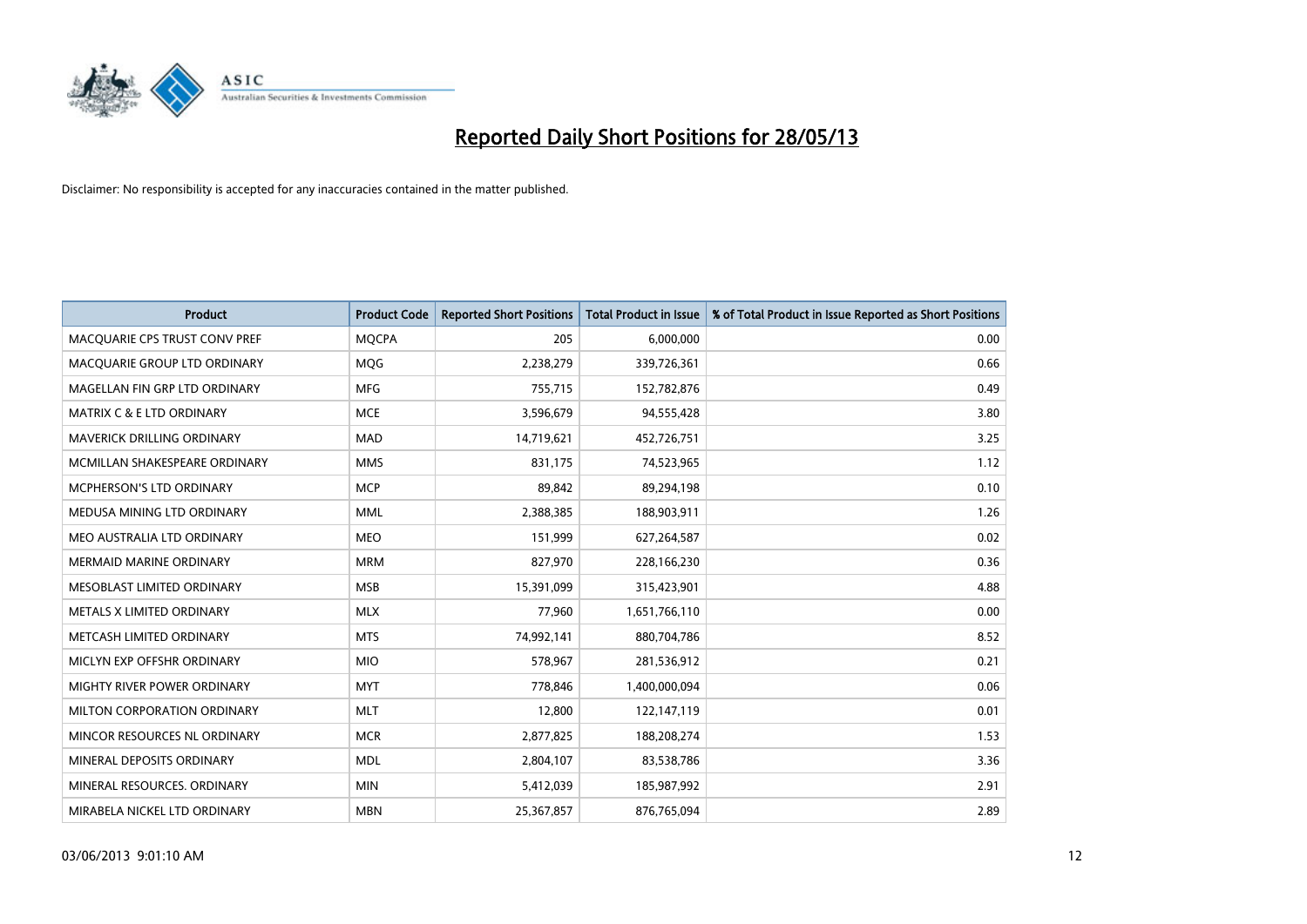

| <b>Product</b>                    | <b>Product Code</b> | <b>Reported Short Positions</b> | <b>Total Product in Issue</b> | % of Total Product in Issue Reported as Short Positions |
|-----------------------------------|---------------------|---------------------------------|-------------------------------|---------------------------------------------------------|
| MIRVAC GROUP STAPLED SECURITIES   | <b>MGR</b>          | 8,401,973                       | 3,662,714,758                 | 0.23                                                    |
| MOLOPO ENERGY LTD ORDINARY        | <b>MPO</b>          | 1,498,438                       | 246,371,894                   | 0.61                                                    |
| MONADELPHOUS GROUP ORDINARY       | <b>MND</b>          | 9,474,799                       | 90,940,258                    | 10.42                                                   |
| MORTGAGE CHOICE LTD ORDINARY      | <b>MOC</b>          | 1,525,660                       | 123,431,282                   | 1.24                                                    |
| <b>MOUNT GIBSON IRON ORDINARY</b> | MGX                 | 20,437,262                      | 1,090,584,232                 | 1.87                                                    |
| MULTIPLEX SITES SITES             | <b>MXUPA</b>        | 937                             | 4,500,000                     | 0.02                                                    |
| MURCHISON METALS LTD ORDINARY     | <b>MMX</b>          | 3,616,427                       | 450,497,346                   | 0.80                                                    |
| MYER HOLDINGS LTD ORDINARY        | <b>MYR</b>          | 82,841,647                      | 583,594,551                   | 14.20                                                   |
| NATIONAL AUST, BANK ORDINARY      | <b>NAB</b>          | 5,715,744                       | 2,342,421,436                 | 0.24                                                    |
| NAVITAS LIMITED ORDINARY          | <b>NVT</b>          | 13,825,739                      | 375,367,918                   | 3.68                                                    |
| NEON ENERGY LIMITED ORDINARY      | <b>NEN</b>          | 924,959                         | 549,937,848                   | 0.17                                                    |
| NEW HOPE CORPORATION ORDINARY     | <b>NHC</b>          | 2,395,286                       | 830,563,352                   | 0.29                                                    |
| NEW STANDARD ENERGY ORDINARY      | <b>NSE</b>          | 435,192                         | 305,331,847                   | 0.14                                                    |
| NEWCREST MINING ORDINARY          | <b>NCM</b>          | 6,135,255                       | 766,510,971                   | 0.80                                                    |
| NEWS CORP A NON-VOTING CDI        | <b>NWSLV</b>        | 2,471,404                       | 1,516,496,454                 | 0.16                                                    |
| NEWS CORP B VOTING CDI            | <b>NWS</b>          | 931,420                         | 798,520,953                   | 0.12                                                    |
| NEXTDC LIMITED ORDINARY           | <b>NXT</b>          | 5,349,222                       | 173,102,288                   | 3.09                                                    |
| NEXUS ENERGY LIMITED ORDINARY     | <b>NXS</b>          | 14,426,226                      | 1,329,821,159                 | 1.08                                                    |
| NIB HOLDINGS LIMITED ORDINARY     | <b>NHF</b>          | 42,053                          | 439,004,182                   | 0.01                                                    |
| NIDO PETROLEUM ORDINARY           | <b>NDO</b>          | 42,400                          | 2,044,984,301                 | 0.00                                                    |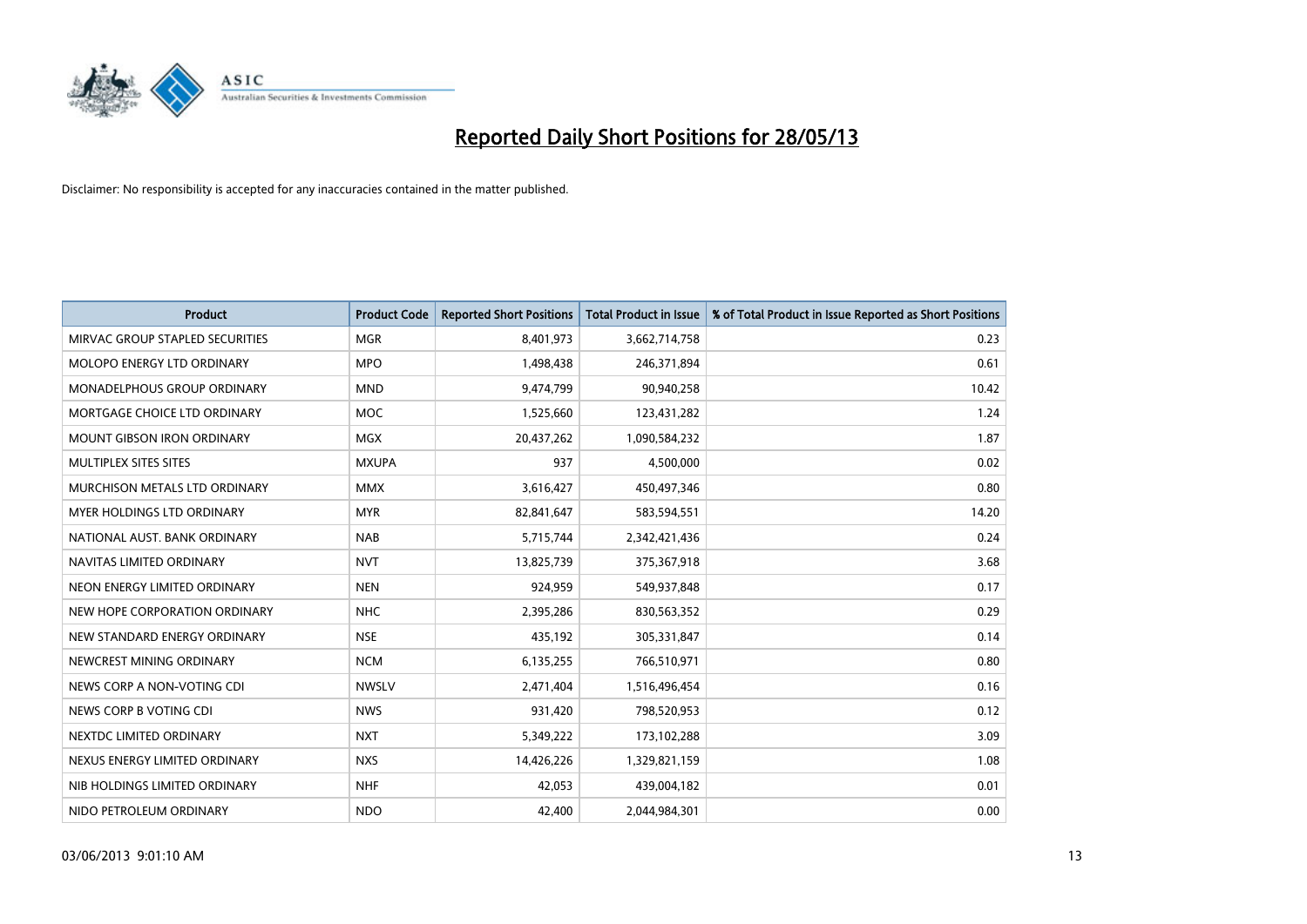

| <b>Product</b>                        | <b>Product Code</b> | <b>Reported Short Positions</b> | <b>Total Product in Issue</b> | % of Total Product in Issue Reported as Short Positions |
|---------------------------------------|---------------------|---------------------------------|-------------------------------|---------------------------------------------------------|
| NOBLE MINERAL RES ORDINARY            | <b>NMG</b>          | 2,385,726                       | 666,397,952                   | 0.36                                                    |
| NORFOLK GROUP ORDINARY                | <b>NFK</b>          | 400,050                         | 158,890,730                   | 0.25                                                    |
| NORTHERN IRON LTD ORDINARY            | <b>NFE</b>          | 2,139,235                       | 484,405,314                   | 0.44                                                    |
| NORTHERN STAR ORDINARY                | <b>NST</b>          | 6,285,399                       | 424,279,762                   | 1.48                                                    |
| NRW HOLDINGS LIMITED ORDINARY         | <b>NWH</b>          | 27,149,578                      | 278,888,011                   | 9.73                                                    |
| NUCOAL RESOURCES LTD ORDINARY         | <b>NCR</b>          | 150,000                         | 768,612,354                   | 0.02                                                    |
| NUFARM LIMITED ORDINARY               | <b>NUF</b>          | 14,571,434                      | 262,954,040                   | 5.54                                                    |
| OCEANAGOLD CORP. CHESS DEPOSITARY INT | <b>OGC</b>          | 882,670                         | 293,517,918                   | 0.30                                                    |
| OIL SEARCH LTD ORDINARY               | OSH                 | 20,458,477                      | 1,340,018,530                 | 1.53                                                    |
| OM HOLDINGS LIMITED ORDINARY          | <b>OMH</b>          | 3,277,576                       | 673,423,337                   | 0.49                                                    |
| ORICA LIMITED ORDINARY                | ORI                 | 6,331,695                       | 366,868,401                   | 1.73                                                    |
| ORIGIN ENERGY ORDINARY                | <b>ORG</b>          | 14,757,034                      | 1,097,938,465                 | 1.34                                                    |
| OROCOBRE LIMITED ORDINARY             | <b>ORE</b>          | 636,050                         | 117,745,140                   | 0.54                                                    |
| OROTONGROUP LIMITED ORDINARY          | ORL                 | 235,378                         | 40,880,902                    | 0.58                                                    |
| ORPHEUS ENERGY LTD ORDINARY           | <b>OEG</b>          | 67,200                          | 130,475,919                   | 0.05                                                    |
| OZ MINERALS ORDINARY                  | OZL                 | 18,671,791                      | 303,470,022                   | 6.15                                                    |
| PACIFIC BRANDS ORDINARY               | PBG                 | 14,844,080                      | 912,915,695                   | 1.63                                                    |
| PALADIN ENERGY LTD ORDINARY           | <b>PDN</b>          | 109,985,208                     | 837,187,808                   | 13.14                                                   |
| PANAUST LIMITED ORDINARY              | <b>PNA</b>          | 8,254,084                       | 619,084,930                   | 1.33                                                    |
| PANORAMIC RESOURCES ORDINARY          | PAN                 | 2,295,139                       | 256,899,729                   | 0.89                                                    |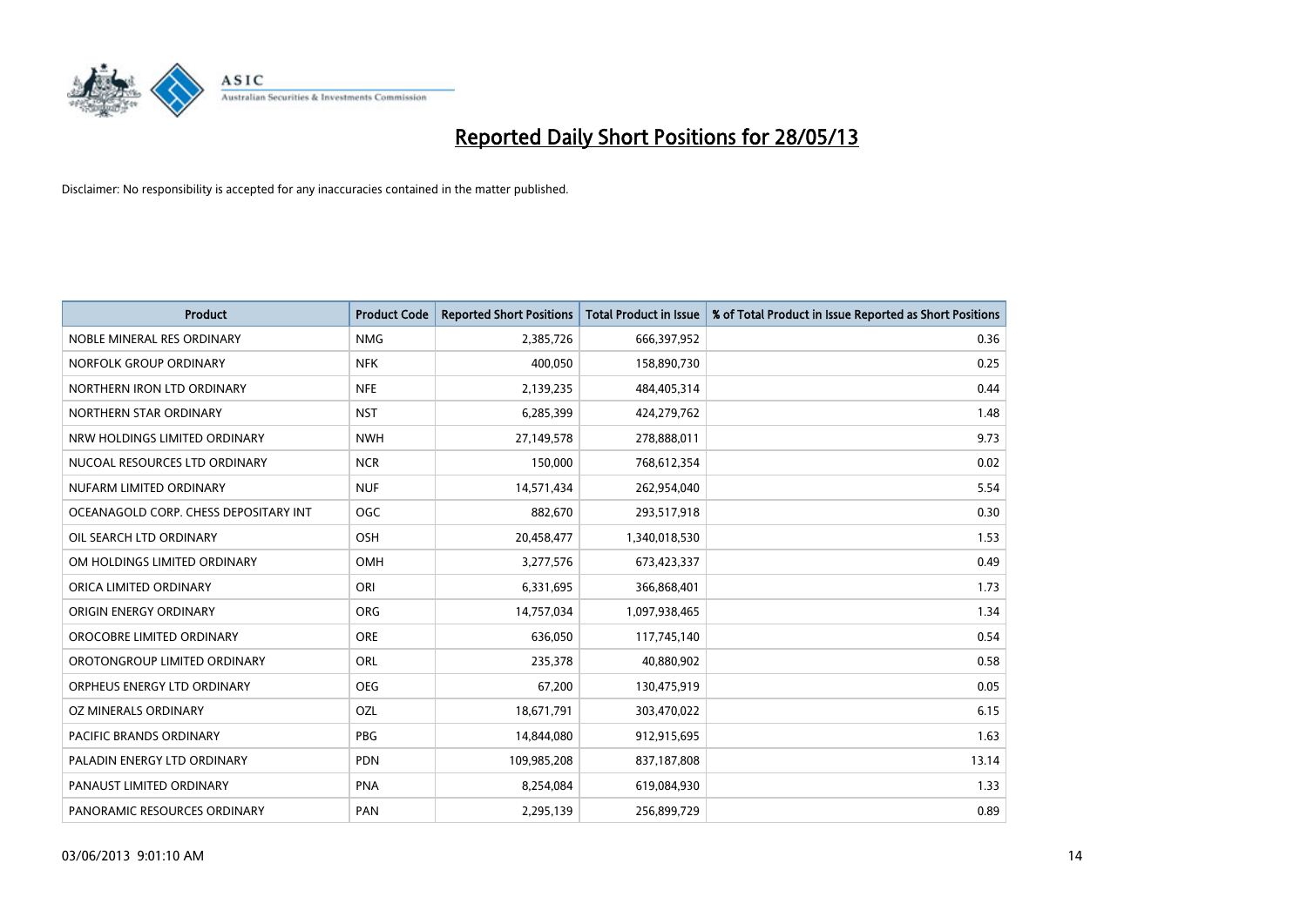

| <b>Product</b>               | <b>Product Code</b> | <b>Reported Short Positions</b> | <b>Total Product in Issue</b> | % of Total Product in Issue Reported as Short Positions |
|------------------------------|---------------------|---------------------------------|-------------------------------|---------------------------------------------------------|
| PAPERLINX LIMITED ORDINARY   | <b>PPX</b>          | 47,901                          | 609,280,761                   | 0.01                                                    |
| PAPILLON RES LTD ORDINARY    | <b>PIR</b>          | 2,199,259                       | 336,978,210                   | 0.65                                                    |
| PATTIES FOODS LTD ORDINARY   | PFL                 | 5,427                           | 139,065,639                   | 0.00                                                    |
| PEET LIMITED ORDINARY        | <b>PPC</b>          | 3,813,111                       | 429,008,507                   | 0.89                                                    |
| PERILYA LIMITED ORDINARY     | PEM                 | 1,125,943                       | 769,316,426                   | 0.15                                                    |
| PERPETUAL LIMITED ORDINARY   | PPT                 | 2,273,769                       | 41,980,678                    | 5.42                                                    |
| PERSEUS MINING LTD ORDINARY  | PRU                 | 14,612,555                      | 457,962,088                   | 3.19                                                    |
| PHARMAXIS LTD ORDINARY       | <b>PXS</b>          | 8,508,662                       | 308,543,389                   | 2.76                                                    |
| PHYLOGICA LIMITED ORDINARY   | <b>PYC</b>          | 149,959                         | 445,890,744                   | 0.03                                                    |
| PLATINUM ASSET ORDINARY      | <b>PTM</b>          | 643,078                         | 577,895,695                   | 0.11                                                    |
| PLATINUM AUSTRALIA ORDINARY  | <b>PLA</b>          | 836,127                         | 504,968,043                   | 0.17                                                    |
| PMI GOLD CORP CDI 1:1        | <b>PVM</b>          | 232,274                         | 154,140,766                   | 0.15                                                    |
| PMP LIMITED ORDINARY         | <b>PMP</b>          | 28,840                          | 323,781,124                   | 0.01                                                    |
| PRANA BIOTECHNOLOGY ORDINARY | <b>PBT</b>          | 79,530                          | 381,610,426                   | 0.02                                                    |
| PREMIER INVESTMENTS ORDINARY | <b>PMV</b>          | 203,185                         | 155,260,478                   | 0.13                                                    |
| PRIMA BIOMED LTD ORDINARY    | <b>PRR</b>          | 343,262                         | 1,143,146,838                 | 0.03                                                    |
| PRIMARY HEALTH CARE ORDINARY | <b>PRY</b>          | 18,359,288                      | 503,921,941                   | 3.64                                                    |
| PRIME MEDIA GRP LTD ORDINARY | PRT                 | 10,393                          | 366,330,303                   | 0.00                                                    |
| PRIMEAG AUSTRALIA ORDINARY   | PAG                 | 36,341                          | 266,394,444                   | 0.01                                                    |
| PRIMERO MINING CDI 1:1       | PPM                 | 897,195                         | 16,198,341                    | 5.54                                                    |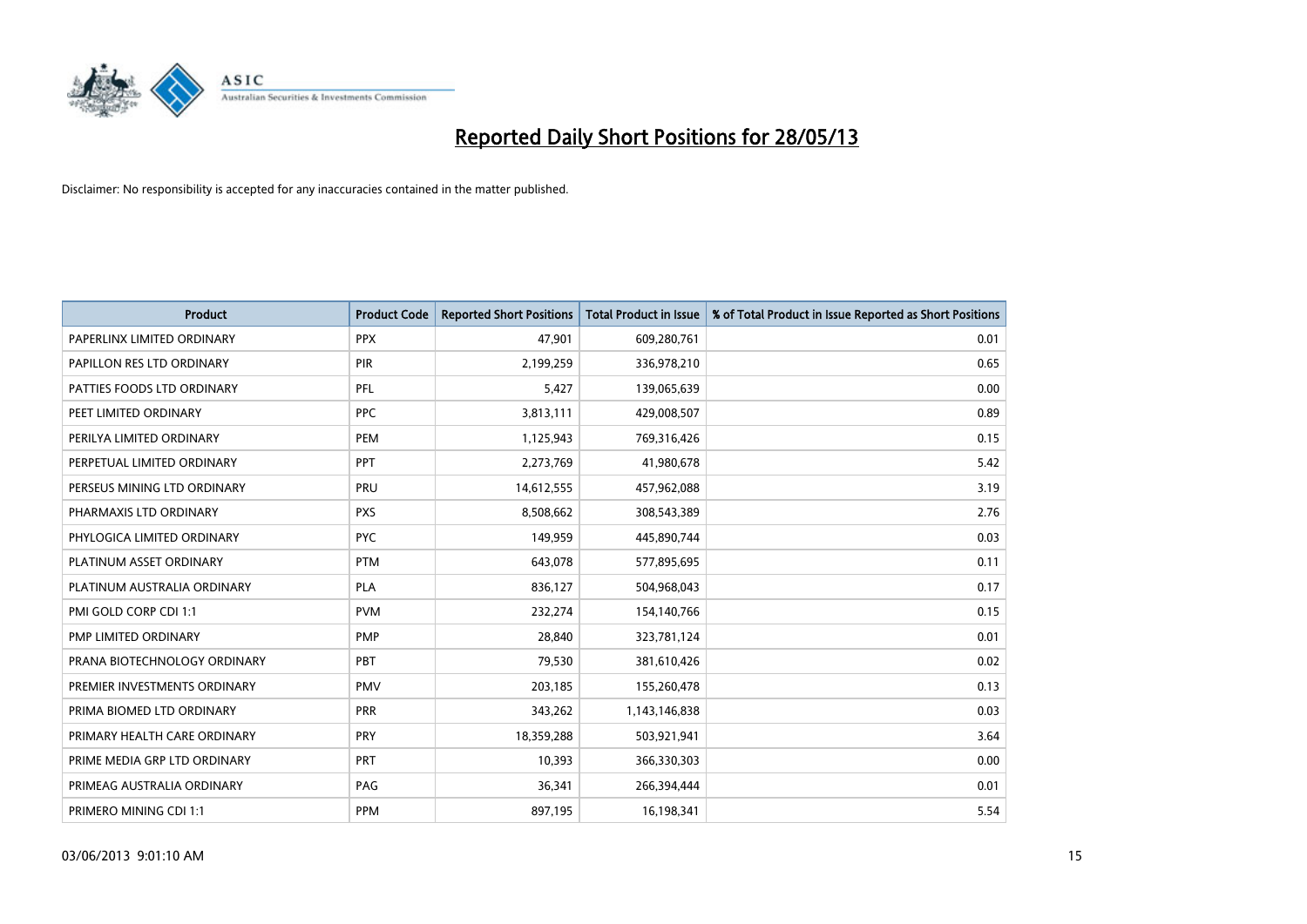

| <b>Product</b>                    | <b>Product Code</b> | <b>Reported Short Positions</b> | <b>Total Product in Issue</b> | % of Total Product in Issue Reported as Short Positions |
|-----------------------------------|---------------------|---------------------------------|-------------------------------|---------------------------------------------------------|
| PROGRAMMED ORDINARY               | <b>PRG</b>          | 188,992                         | 118,179,696                   | 0.16                                                    |
| PURA VIDA ENERGY NL ORDINARY      | <b>PVD</b>          | 43,000                          | 76,303,514                    | 0.06                                                    |
| OANTAS AIRWAYS ORDINARY           | QAN                 | 28,702,402                      | 2,241,745,788                 | 1.28                                                    |
| OBE INSURANCE GROUP ORDINARY      | <b>OBE</b>          | 42,302,188                      | 1,200,004,574                 | 3.53                                                    |
| ORXPHARMA LTD ORDINARY            | <b>QRX</b>          | 800,251                         | 144,648,106                   | 0.55                                                    |
| <b>QUBE HOLDINGS LTD ORDINARY</b> | <b>QUB</b>          | 11,730,413                      | 928,965,547                   | 1.26                                                    |
| RAMELIUS RESOURCES ORDINARY       | <b>RMS</b>          | 5,453,875                       | 337,686,949                   | 1.62                                                    |
| RAMSAY HEALTH CARE ORDINARY       | <b>RHC</b>          | 1,602,244                       | 202,081,252                   | 0.79                                                    |
| RANGE RESOURCES LTD ORDINARY      | <b>RRS</b>          | 44,458                          | 2,853,862,345                 | 0.00                                                    |
| <b>RCR TOMLINSON ORDINARY</b>     | <b>RCR</b>          | 671,169                         | 132,431,265                   | 0.51                                                    |
| <b>REA GROUP ORDINARY</b>         | <b>REA</b>          | 44,325                          | 131,714,699                   | 0.03                                                    |
| <b>RECKON LIMITED ORDINARY</b>    | <b>RKN</b>          | 451,000                         | 129,488,015                   | 0.35                                                    |
| <b>RED 5 LIMITED ORDINARY</b>     | <b>RED</b>          | 789,746                         | 135,488,008                   | 0.58                                                    |
| <b>RED FORK ENERGY ORDINARY</b>   | <b>RFE</b>          | 5,357,166                       | 388,551,719                   | 1.38                                                    |
| REDBANK ENERGY LTD ORDINARY       | <b>AEJ</b>          | 13                              | 786,287                       | 0.00                                                    |
| REDFLEX HOLDINGS ORDINARY         | <b>RDF</b>          | 14,017                          | 110,762,310                   | 0.01                                                    |
| REECE AUSTRALIA LTD. ORDINARY     | <b>REH</b>          | 476                             | 99,600,000                    | 0.00                                                    |
| REGIS RESOURCES ORDINARY          | <b>RRL</b>          | 13,981,366                      | 475,613,655                   | 2.94                                                    |
| RESMED INC CDI 10:1               | <b>RMD</b>          | 12,566,909                      | 1,556,242,300                 | 0.81                                                    |
| <b>RESOLUTE MINING ORDINARY</b>   | <b>RSG</b>          | 1,883,670                       | 643,094,224                   | 0.29                                                    |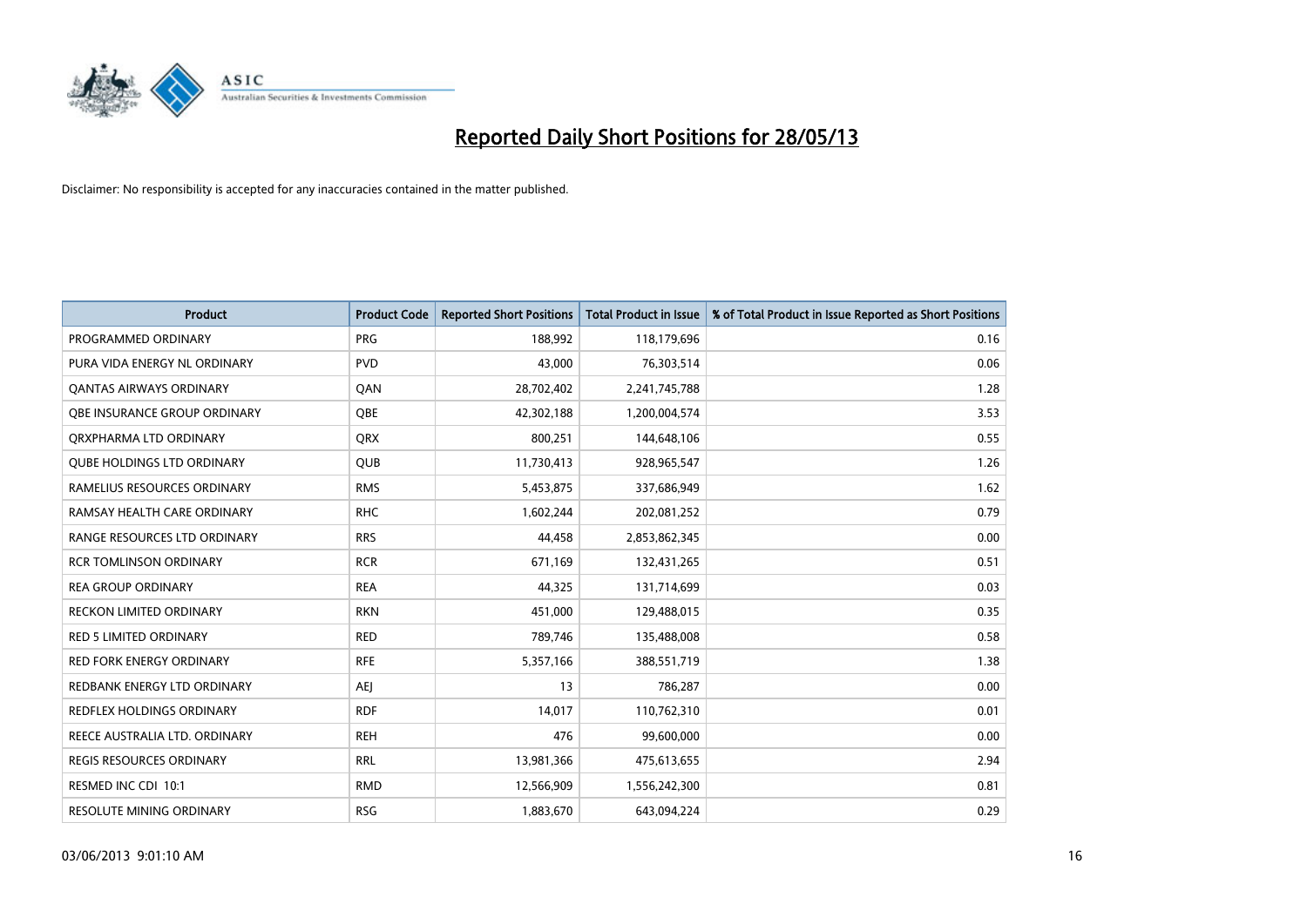

| <b>Product</b>                               | <b>Product Code</b> | <b>Reported Short Positions</b> | <b>Total Product in Issue</b> | % of Total Product in Issue Reported as Short Positions |
|----------------------------------------------|---------------------|---------------------------------|-------------------------------|---------------------------------------------------------|
| <b>RESOURCE GENERATION ORDINARY</b>          | <b>RES</b>          | 170,072                         | 284,698,002                   | 0.06                                                    |
| RETAIL FOOD GROUP ORDINARY                   | <b>RFG</b>          | 1,160,083                       | 130,277,856                   | 0.89                                                    |
| REX MINERALS LIMITED ORDINARY                | <b>RXM</b>          | 2,750,440                       | 188,907,284                   | 1.46                                                    |
| <b>RHG LIMITED ORDINARY</b>                  | <b>RHG</b>          | 9,213                           | 308,483,177                   | 0.00                                                    |
| <b>RIALTO ENERGY ORDINARY</b>                | <b>RIA</b>          | 41                              | 682,929,991                   | 0.00                                                    |
| <b>RIDLEY CORPORATION ORDINARY</b>           | <b>RIC</b>          | 927,588                         | 307,817,071                   | 0.30                                                    |
| RIO TINTO LIMITED ORDINARY                   | <b>RIO</b>          | 6,767,965                       | 435,758,720                   | 1.55                                                    |
| ROC OIL COMPANY ORDINARY                     | <b>ROC</b>          | 1,599,103                       | 683,235,552                   | 0.23                                                    |
| <b>RURALCO HOLDINGS ORDINARY</b>             | <b>RHL</b>          | 12,000                          | 55,019,284                    | 0.02                                                    |
| SAI GLOBAL LIMITED ORDINARY                  | SAI                 | 14, 163, 254                    | 209,440,120                   | 6.76                                                    |
| SALMAT LIMITED ORDINARY                      | <b>SLM</b>          | 111,457                         | 159,812,799                   | 0.07                                                    |
| SAMSON OIL & GAS LTD ORDINARY                | SSN                 | 733,000                         | 2,114,831,858                 | 0.03                                                    |
| SANDFIRE RESOURCES ORDINARY                  | <b>SFR</b>          | 4,213,187                       | 153,650,968                   | 2.74                                                    |
| <b>SANTOS LTD ORDINARY</b>                   | <b>STO</b>          | 3,448,542                       | 964,312,467                   | 0.36                                                    |
| SARACEN MINERAL ORDINARY                     | SAR                 | 17,260,109                      | 595,263,186                   | 2.90                                                    |
| <b>SCA PROPERTY GROUP STAPLED SECURITIES</b> | SCP                 | 32,735,351                      | 585,455,114                   | 5.59                                                    |
| SEDGMAN LIMITED ORDINARY                     | SDM                 | 1,055,256                       | 220,368,310                   | 0.48                                                    |
| SEEK LIMITED ORDINARY                        | <b>SEK</b>          | 14,757,521                      | 337,833,019                   | 4.37                                                    |
| SELECT HARVESTS ORDINARY                     | <b>SHV</b>          | 120,710                         | 57,462,851                    | 0.21                                                    |
| SENEX ENERGY LIMITED ORDINARY                | SXY                 | 17,959,047                      | 1,140,804,837                 | 1.57                                                    |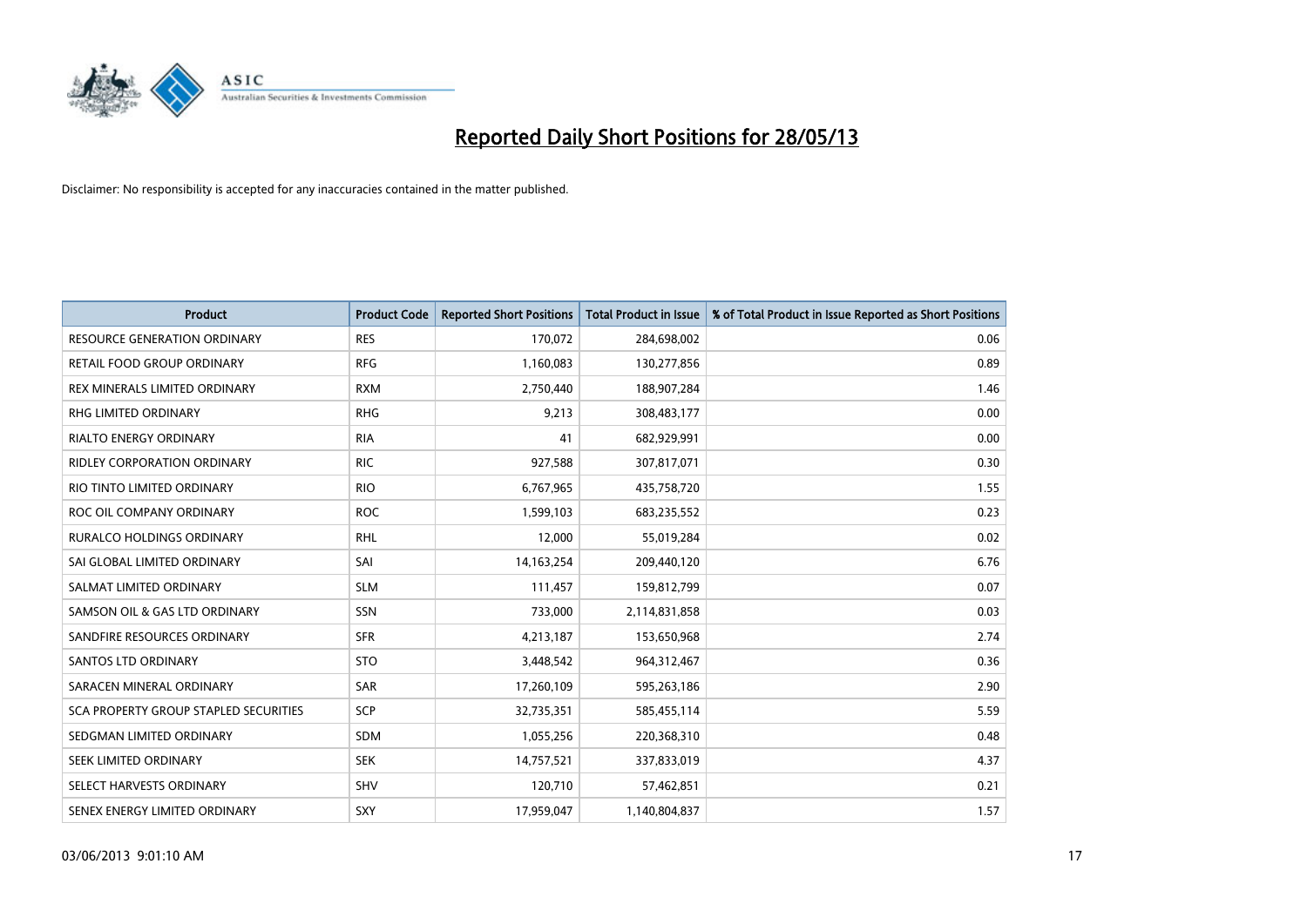

| <b>Product</b>                           | <b>Product Code</b> | <b>Reported Short Positions</b> | <b>Total Product in Issue</b> | % of Total Product in Issue Reported as Short Positions |
|------------------------------------------|---------------------|---------------------------------|-------------------------------|---------------------------------------------------------|
| SERVCORP LIMITED ORDINARY                | SRV                 | 529                             | 98,432,275                    | 0.00                                                    |
| SERVICE STREAM ORDINARY                  | <b>SSM</b>          | 639,678                         | 283,418,867                   | 0.23                                                    |
| SEVEN GROUP HOLDINGS ORDINARY            | <b>SVW</b>          | 2,606,991                       | 308,160,281                   | 0.85                                                    |
| SEVEN WEST MEDIA LTD ORDINARY            | <b>SWM</b>          | 7,468,787                       | 999,160,872                   | 0.75                                                    |
| SHINE CORPORATE ORDINARY                 | SHI                 | 40,000                          | 155,000,000                   | 0.03                                                    |
| SIGMA PHARMACEUTICAL ORDINARY            | <b>SIP</b>          | 10,130,411                      | 1,142,079,824                 | 0.89                                                    |
| SILEX SYSTEMS ORDINARY                   | <b>SLX</b>          | 1,662,051                       | 170,249,150                   | 0.98                                                    |
| SILVER CHEF LIMITED ORDINARY             | SIV                 | 5,746                           | 28,762,745                    | 0.02                                                    |
| SILVER LAKE RESOURCE ORDINARY            | <b>SLR</b>          | 3,173,470                       | 379,048,750                   | 0.84                                                    |
| SIMS METAL MGMT LTD ORDINARY             | SGM                 | 12,158,627                      | 204,309,387                   | 5.95                                                    |
| SINGAPORE TELECOMM. CHESS DEPOSITARY INT | SGT                 | 1,214,943                       | 190,299,121                   | 0.64                                                    |
| SIRIUS RESOURCES NL ORDINARY             | <b>SIR</b>          | 1,667,673                       | 224,870,167                   | 0.74                                                    |
| SIRTEX MEDICAL ORDINARY                  | <b>SRX</b>          | 970,383                         | 55,768,136                    | 1.74                                                    |
| SKILLED GROUP LTD ORDINARY               | <b>SKE</b>          | 4,884,635                       | 233,533,526                   | 2.09                                                    |
| SMS MANAGEMENT, ORDINARY                 | <b>SMX</b>          | 2,151,356                       | 69,378,477                    | 3.10                                                    |
| SONIC HEALTHCARE ORDINARY                | SHL                 | 10,586,006                      | 396,785,181                   | 2.67                                                    |
| SOUL PATTINSON (W.H) ORDINARY            | SOL                 | 15,671                          | 239,395,320                   | 0.01                                                    |
| SP AUSNET STAPLED SECURITIES             | <b>SPN</b>          | 17,113,906                      | 3,367,543,113                 | 0.51                                                    |
| SPARK INFRASTRUCTURE STAPLED NOTE & UNIT | SKI                 | 46,392,226                      | 1,326,734,264                 | 3.50                                                    |
| SPDR 200 FUND ETF UNITS                  | <b>STW</b>          | 60,132                          | 45,551,346                    | 0.13                                                    |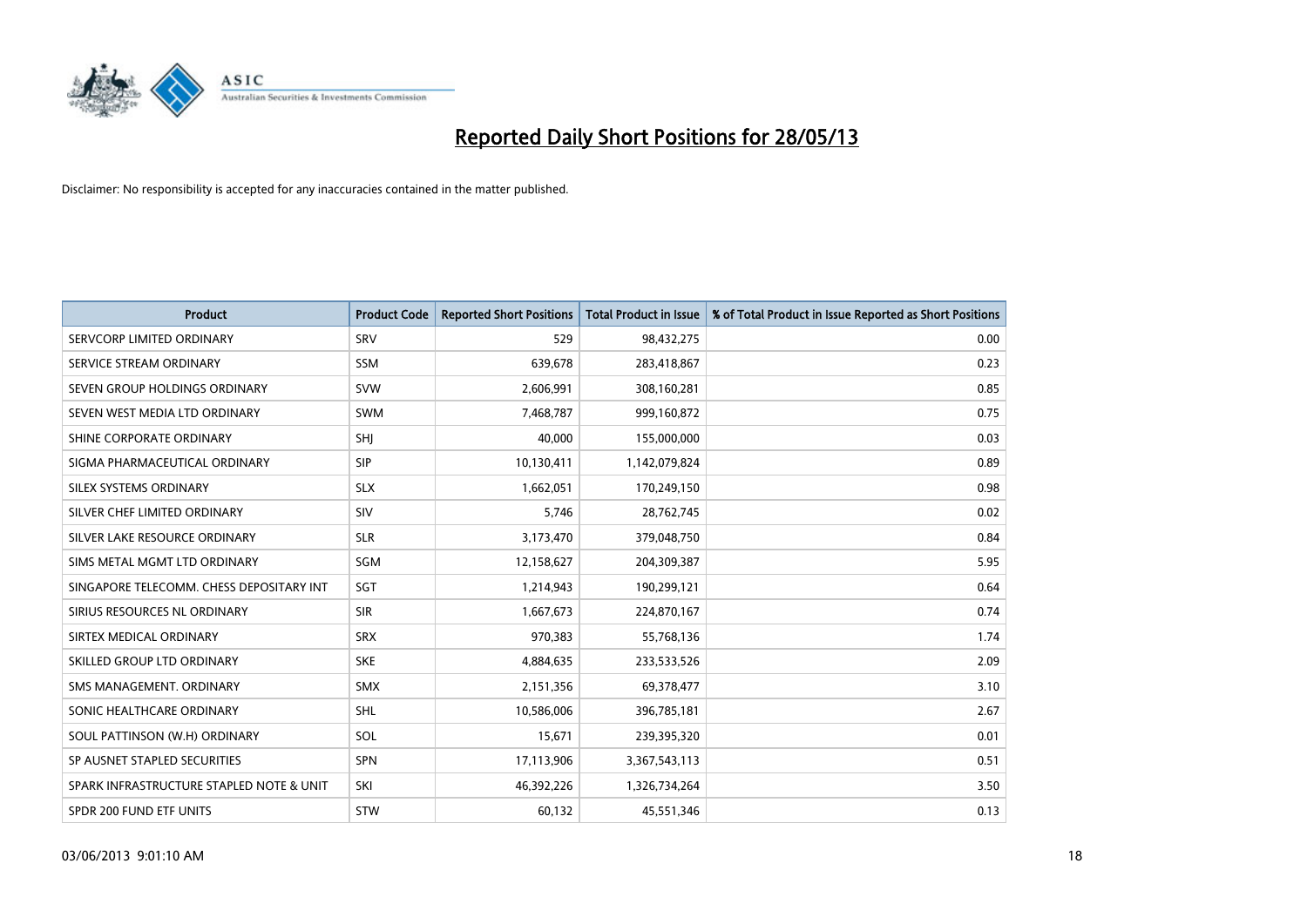

| <b>Product</b>                   | <b>Product Code</b> | <b>Reported Short Positions</b> | <b>Total Product in Issue</b> | % of Total Product in Issue Reported as Short Positions |
|----------------------------------|---------------------|---------------------------------|-------------------------------|---------------------------------------------------------|
| SPECIALTY FASHION ORDINARY       | <b>SFH</b>          | 1,505,235                       | 192,236,121                   | 0.78                                                    |
| ST BARBARA LIMITED ORDINARY      | <b>SBM</b>          | 18,151,155                      | 488,074,077                   | 3.72                                                    |
| STARPHARMA HOLDINGS ORDINARY     | <b>SPL</b>          | 13,512,080                      | 283,665,948                   | 4.76                                                    |
| STHN CROSS MEDIA ORDINARY        | <b>SXL</b>          | 6,702,634                       | 704,858,524                   | 0.95                                                    |
| STOCKLAND UNITS/ORD STAPLED      | SGP                 | 12,587,937                      | 2,305,750,747                 | 0.55                                                    |
| STRAITS RES LTD. ORDINARY        | SRO                 | 61,000                          | 1,164,150,159                 | 0.01                                                    |
| STW COMMUNICATIONS ORDINARY      | SGN                 | 158,653                         | 403,828,512                   | 0.04                                                    |
| SUNCORP GROUP LTD ORDINARY       | <b>SUN</b>          | 4,546,332                       | 1,286,600,980                 | 0.35                                                    |
| SUNDANCE ENERGY ORDINARY         | <b>SEA</b>          | 2,109,634                       | 402,425,140                   | 0.52                                                    |
| SUNDANCE RESOURCES ORDINARY      | <b>SDL</b>          | 43,155,697                      | 3,072,110,985                 | 1.40                                                    |
| SUNLAND GROUP LTD ORDINARY       | <b>SDG</b>          | 18,391                          | 189,417,674                   | 0.01                                                    |
| SUPER RET REP LTD ORDINARY       | <b>SUL</b>          | 648,243                         | 196,472,811                   | 0.33                                                    |
| SYD AIRPORT STAPLED US PROHIBIT. | <b>SYD</b>          | 23,307,641                      | 1,861,210,782                 | 1.25                                                    |
| SYRAH RESOURCES ORDINARY         | <b>SYR</b>          | 720,631                         | 147,767,623                   | 0.49                                                    |
| TABCORP HOLDINGS LTD ORDINARY    | <b>TAH</b>          | 18,562,704                      | 744,885,690                   | 2.49                                                    |
| TALON PETROLEUM LTD ORDINARY     | <b>TPD</b>          | 38,218                          | 102,135,433                   | 0.04                                                    |
| TANAMI GOLD NL ORDINARY          | <b>TAM</b>          | 545,068                         | 587,548,523                   | 0.09                                                    |
| TAP OIL LIMITED ORDINARY         | <b>TAP</b>          | 1,004,902                       | 241,608,606                   | 0.42                                                    |
| TASSAL GROUP LIMITED ORDINARY    | <b>TGR</b>          | 2,228                           | 146,304,404                   | 0.00                                                    |
| TATTS GROUP LTD ORDINARY         | <b>TTS</b>          | 13,422,020                      | 1,402,708,406                 | 0.96                                                    |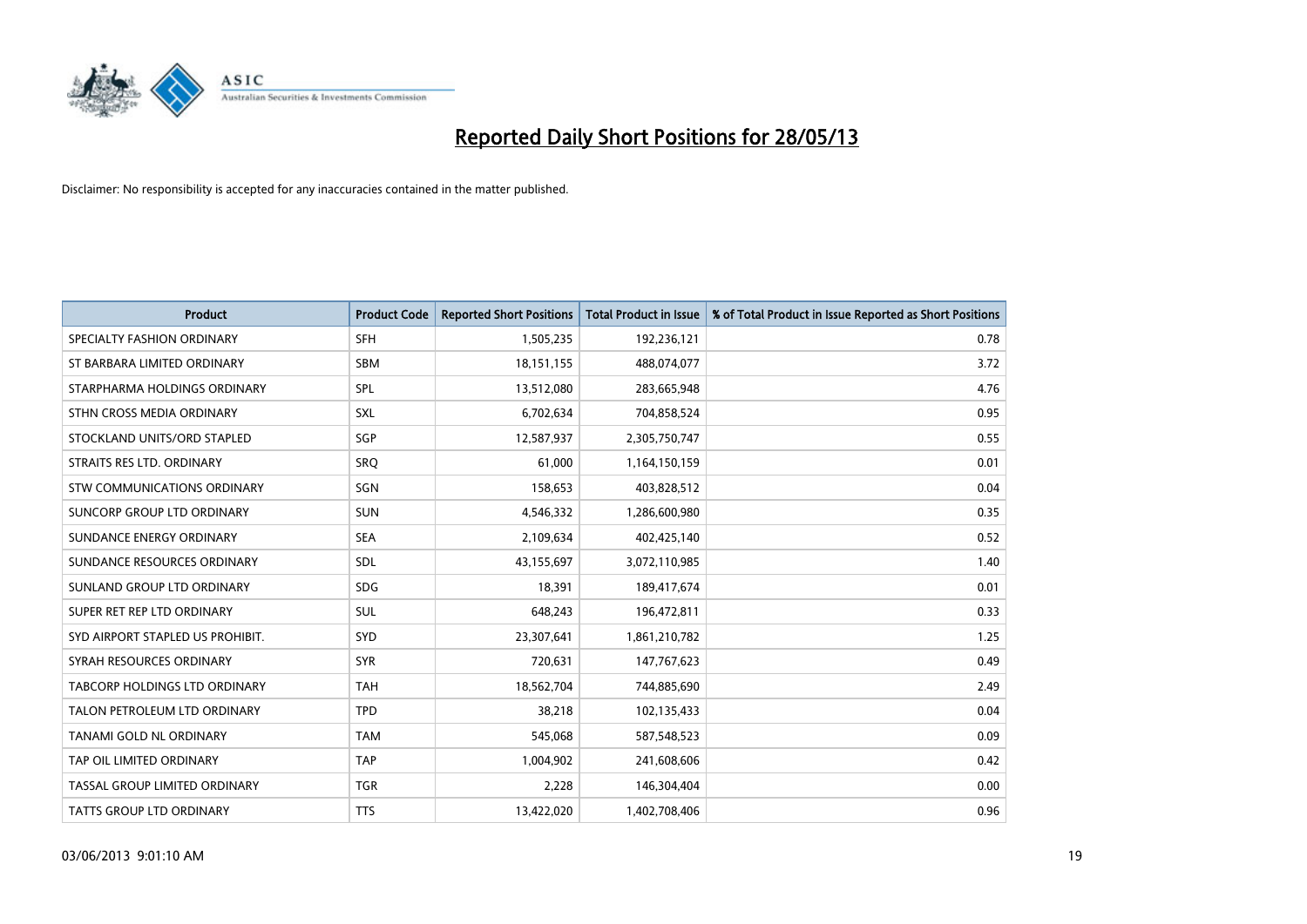

| <b>Product</b>                       | <b>Product Code</b> | <b>Reported Short Positions</b> | <b>Total Product in Issue</b> | % of Total Product in Issue Reported as Short Positions |
|--------------------------------------|---------------------|---------------------------------|-------------------------------|---------------------------------------------------------|
| TELECOM CORPORATION ORDINARY         | <b>TEL</b>          | 9,196,927                       | 1,817,088,869                 | 0.51                                                    |
| TELSTRA CORPORATION. ORDINARY        | <b>TLS</b>          | 15,474,328                      | 12,443,074,357                | 0.12                                                    |
| TEN NETWORK HOLDINGS ORDINARY        | <b>TEN</b>          | 88,864,627                      | 2,586,970,845                 | 3.44                                                    |
| TERANGA GOLD CORP CDI 1:1            | <b>TGZ</b>          | 7.860                           | 173,285,133                   | 0.00                                                    |
| THE REJECT SHOP ORDINARY             | <b>TRS</b>          | 1,598,343                       | 27,944,072                    | 5.72                                                    |
| THORN GROUP LIMITED ORDINARY         | <b>TGA</b>          | 81,135                          | 147,584,880                   | 0.05                                                    |
| TIGER RESOURCES ORDINARY             | <b>TGS</b>          | 3,196,054                       | 674,770,269                   | 0.47                                                    |
| TOLL HOLDINGS LTD ORDINARY           | <b>TOL</b>          | 29,489,430                      | 717,133,875                   | 4.11                                                    |
| TOX FREE SOLUTIONS ORDINARY          | <b>TOX</b>          | 1,054,926                       | 129,607,453                   | 0.81                                                    |
| TPG TELECOM LIMITED ORDINARY         | <b>TPM</b>          | 175,706                         | 793,808,141                   | 0.02                                                    |
| TRADE ME GROUP ORDINARY              | <b>TME</b>          | 434,990                         | 396,017,568                   | 0.11                                                    |
| <b>TRANSFIELD SERVICES ORDINARY</b>  | <b>TSE</b>          | 11,709,470                      | 512,457,716                   | 2.28                                                    |
| TRANSPACIFIC INDUST. ORDINARY        | <b>TPI</b>          | 1,255,762                       | 1,578,563,490                 | 0.08                                                    |
| TRANSURBAN GROUP TRIPLE STAPLED SEC. | TCL                 | 4,443,609                       | 1,481,594,818                 | 0.30                                                    |
| TREASURY WINE ESTATE ORDINARY        | <b>TWE</b>          | 15,835,471                      | 647,227,144                   | 2.45                                                    |
| TROY RESOURCES LTD ORDINARY          | <b>TRY</b>          | 4,216,068                       | 91,318,649                    | 4.62                                                    |
| UGL LIMITED ORDINARY                 | UGL                 | 11,246,738                      | 166,511,240                   | 6.75                                                    |
| <b>UXC LIMITED ORDINARY</b>          | <b>UXC</b>          | 88.083                          | 308,806,649                   | 0.03                                                    |
| VIRGIN AUS HLDG LTD ORDINARY         | <b>VAH</b>          | 59,097,875                      | 2,581,231,776                 | 2.29                                                    |
| VNGD AUS SHARES ETF UNITS            | <b>VAS</b>          | 772                             | 6,133,376                     | 0.01                                                    |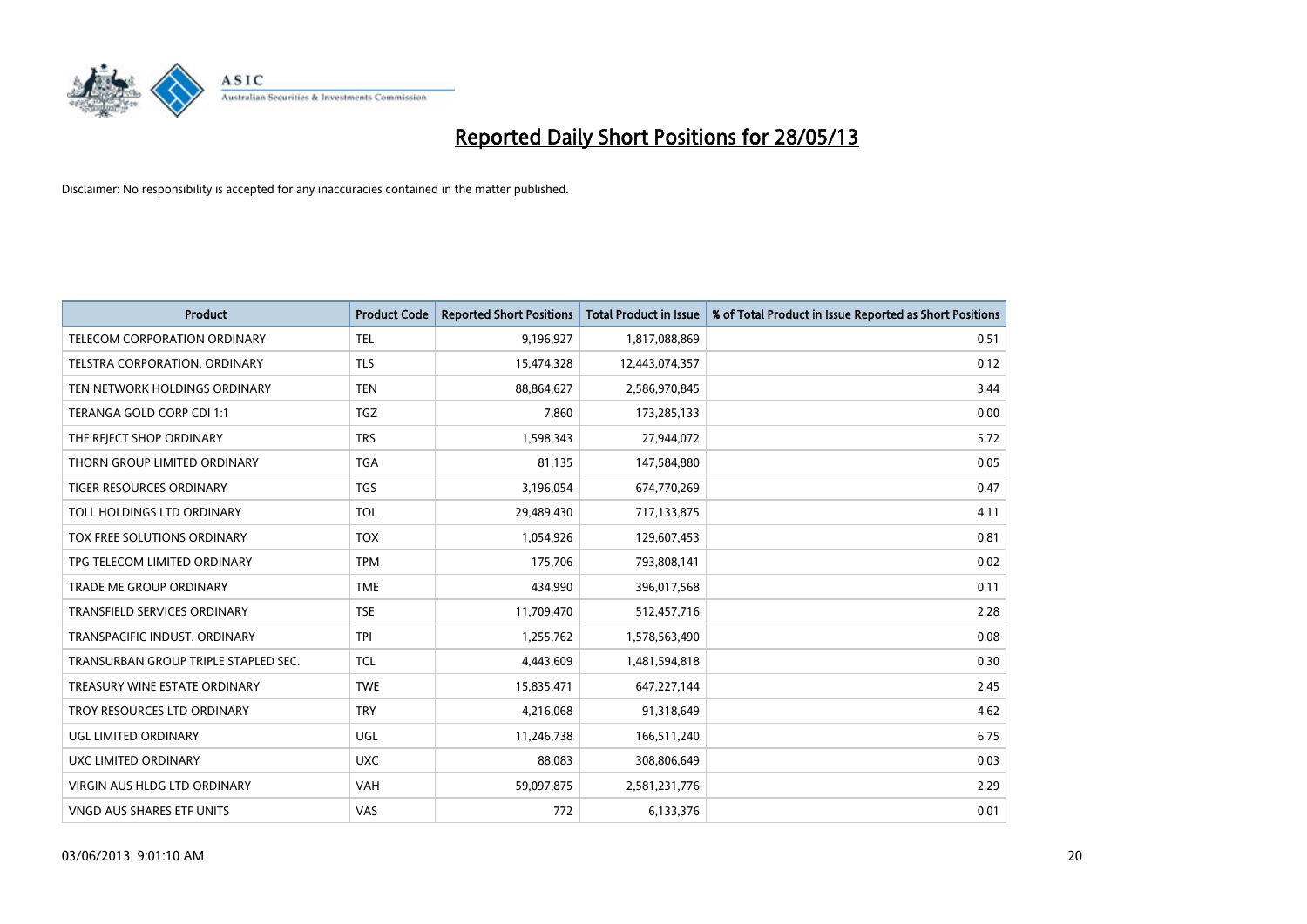

| <b>Product</b>                         | <b>Product Code</b> | <b>Reported Short Positions</b> | <b>Total Product in Issue</b> | % of Total Product in Issue Reported as Short Positions |
|----------------------------------------|---------------------|---------------------------------|-------------------------------|---------------------------------------------------------|
| <b>VOCUS COMMS LTD ORDINARY</b>        | <b>VOC</b>          | 112,010                         | 78,017,825                    | 0.14                                                    |
| <b>WATPAC LIMITED ORDINARY</b>         | <b>WTP</b>          | 94,839                          | 184,332,526                   | 0.05                                                    |
| <b>WDS LIMITED ORDINARY</b>            | <b>WDS</b>          | $\overline{7}$                  | 144,740,614                   | 0.00                                                    |
| WEBIET LIMITED ORDINARY                | <b>WEB</b>          | 546,480                         | 79,397,959                    | 0.69                                                    |
| <b>WESFARMERS LIMITED ORDINARY</b>     | <b>WES</b>          | 25,935,885                      | 1,006,665,540                 | 2.58                                                    |
| WESFARMERS LIMITED PARTIALLY PROTECTED | <b>WESN</b>         | 47,379                          | 150,528,058                   | 0.03                                                    |
| WESTERN AREAS LTD ORDINARY             | <b>WSA</b>          | 16,002,644                      | 196,843,803                   | 8.13                                                    |
| WESTERN DESERT RES. ORDINARY           | <b>WDR</b>          | 1,974,517                       | 360,853,631                   | 0.55                                                    |
| WESTFIELD GROUP ORD/UNIT STAPLED SEC   | <b>WDC</b>          | 7,095,430                       | 2,194,138,450                 | 0.32                                                    |
| WESTFIELD RETAIL TST UNIT STAPLED      | <b>WRT</b>          | 9,856,801                       | 3,054,166,195                 | 0.32                                                    |
| <b>WESTPAC BANKING CORP ORDINARY</b>   | <b>WBC</b>          | 15,094,636                      | 3,103,729,084                 | 0.49                                                    |
| WHITE ENERGY COMPANY ORDINARY          | <b>WEC</b>          | 1,456,112                       | 322,974,494                   | 0.45                                                    |
| WHITEHAVEN COAL ORDINARY               | <b>WHC</b>          | 106,132,183                     | 1,025,635,023                 | 10.35                                                   |
| WHK GROUP LIMITED ORDINARY             | <b>WHG</b>          | 1,400,266                       | 265,200,652                   | 0.53                                                    |
| WIDE BAY AUST LTD ORDINARY             | <b>WBB</b>          | 441                             | 36,238,600                    | 0.00                                                    |
| WINDIMURRA VANADIUM ORDINARY           | <b>WVL</b>          | 20,461                          | 19,284,366                    | 0.11                                                    |
| WOODSIDE PETROLEUM ORDINARY            | <b>WPL</b>          | 2,072,724                       | 823,910,657                   | 0.25                                                    |
| WOOLWORTHS LIMITED ORDINARY            | <b>WOW</b>          | 5,964,633                       | 1,245,641,610                 | 0.48                                                    |
| <b>WORLEYPARSONS LTD ORDINARY</b>      | <b>WOR</b>          | 5,213,764                       | 243,103,065                   | 2.14                                                    |
| WOTIF.COM HOLDINGS ORDINARY            | <b>WTF</b>          | 17,580,770                      | 211,736,244                   | 8.30                                                    |